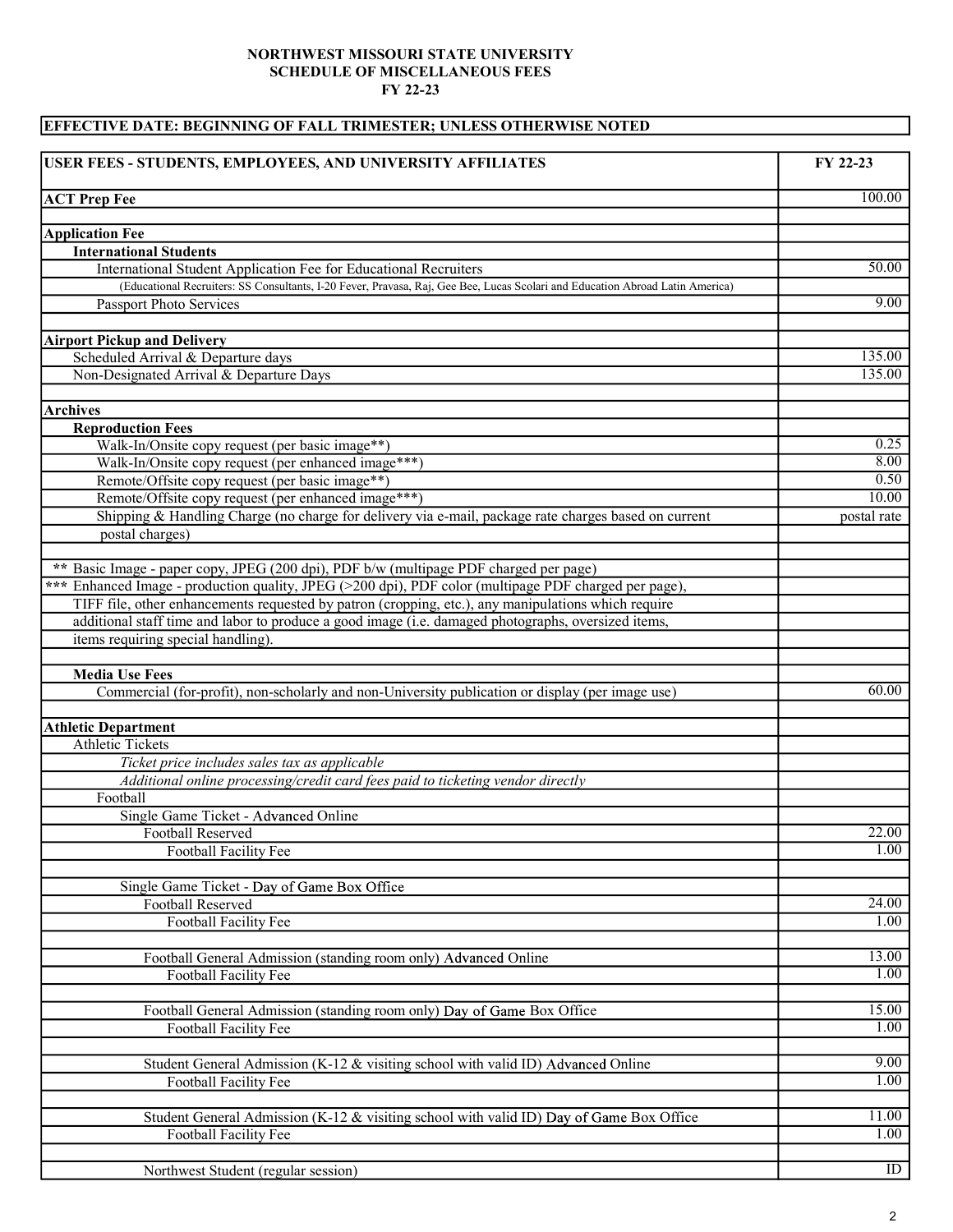| USER FEES - STUDENTS, EMPLOYEES, AND UNIVERSITY AFFILIATES                                       | FY 22-23                 |
|--------------------------------------------------------------------------------------------------|--------------------------|
|                                                                                                  |                          |
| <b>Season Tickets</b>                                                                            | 19.00                    |
| Football Reserved - price per game<br><b>Football Facility Fee</b>                               | 1.00                     |
|                                                                                                  |                          |
| Football Convenience Fee - E-Ticket Delivery                                                     | $\overline{\phantom{a}}$ |
| Football Convenience Fee - Will Call                                                             | 10.00                    |
|                                                                                                  |                          |
| Basketball                                                                                       |                          |
| Single Game Ticket                                                                               |                          |
| Basketball Chairback, Reserved - Advanced Online                                                 | 20.00<br>22.00           |
| Basketball Chairback, Reserved - Day of Game Box Office                                          |                          |
| Basketball Railback, Reserved - Advanced Online                                                  | 15.00                    |
| Basketball Railback, Reserved - Day of Game Box Office                                           | 17.00                    |
|                                                                                                  |                          |
| Basketball General Admission - Advanced Online                                                   | 12.00                    |
| Basketball General Admission - Day of Game Box Office                                            | 14.00                    |
|                                                                                                  |                          |
| Student General Admission (K-12 & visiting school with valid ID) - Advanced Online               | 7.00<br>9.00             |
| Student General Admission (K-12 & visiting school with valid ID) - Day of Game Box Office        |                          |
| Senior Citizens (Age 60+) - Advanced Online                                                      | 7.00                     |
| Senior Citizens (Age 60+) - Day of Game Box Office                                               | 9.00                     |
|                                                                                                  |                          |
| Northwest Student (regular session)                                                              | ID                       |
|                                                                                                  |                          |
| Season Tickets - General Public                                                                  |                          |
| Basketball Chairback, Reserved - price per event                                                 | 14.00                    |
| Basketball Railback, Reserved - price per event                                                  | 12.00<br>10.00           |
| Basketball General Admission - price per event                                                   |                          |
| Season Tickets - Faculty/Staff                                                                   |                          |
| Basketball Chairback, Reserved - price per game                                                  | 12.00                    |
| Basketball Railback, Reserved - price per game                                                   | 10.00                    |
| Basketball General Admission - price per game                                                    | 10.00                    |
|                                                                                                  |                          |
| Basketball Convenience Fee - E-ticket Delivery                                                   | $\overline{\phantom{a}}$ |
| Basketball Convenience Fee - Will Call                                                           | 10.00                    |
|                                                                                                  |                          |
| Volleyball/Track - General Admission<br>Single Game Ticket - Advanced Online                     | 5.00                     |
| Single Game Ticket - Day of Game Box Office                                                      | 7.00                     |
|                                                                                                  |                          |
| <b>Agricultural Learning Center</b>                                                              |                          |
| Expo Area per hour                                                                               | 400.00                   |
| Expo Area per day                                                                                | 1,200.00                 |
| Classroom/Meeting room per hour                                                                  | 50.00                    |
| Classroom/Meeting room per day                                                                   | 150.00                   |
| Student Manager per hour if needed during event                                                  | 12.00<br>20.00           |
| Special event Supervisor for event if needed per hour<br>University Custodian per hour if needed | 20.00                    |
| University security if needed                                                                    | 150.00                   |
| Labor for set-up/tear down per hour                                                              | 25.00                    |
| Additional Equipment needs                                                                       | Cost                     |
| Replacement for damages                                                                          | Cost                     |
|                                                                                                  |                          |
| <b>Camps/Clinics and Contests</b>                                                                |                          |
| <b>Agriculture Contest</b>                                                                       |                          |
| Per Individual fee (to cover cost of specific scan cards)                                        | 7.00                     |
| Athletic and Other Camps                                                                         | market driven            |
|                                                                                                  |                          |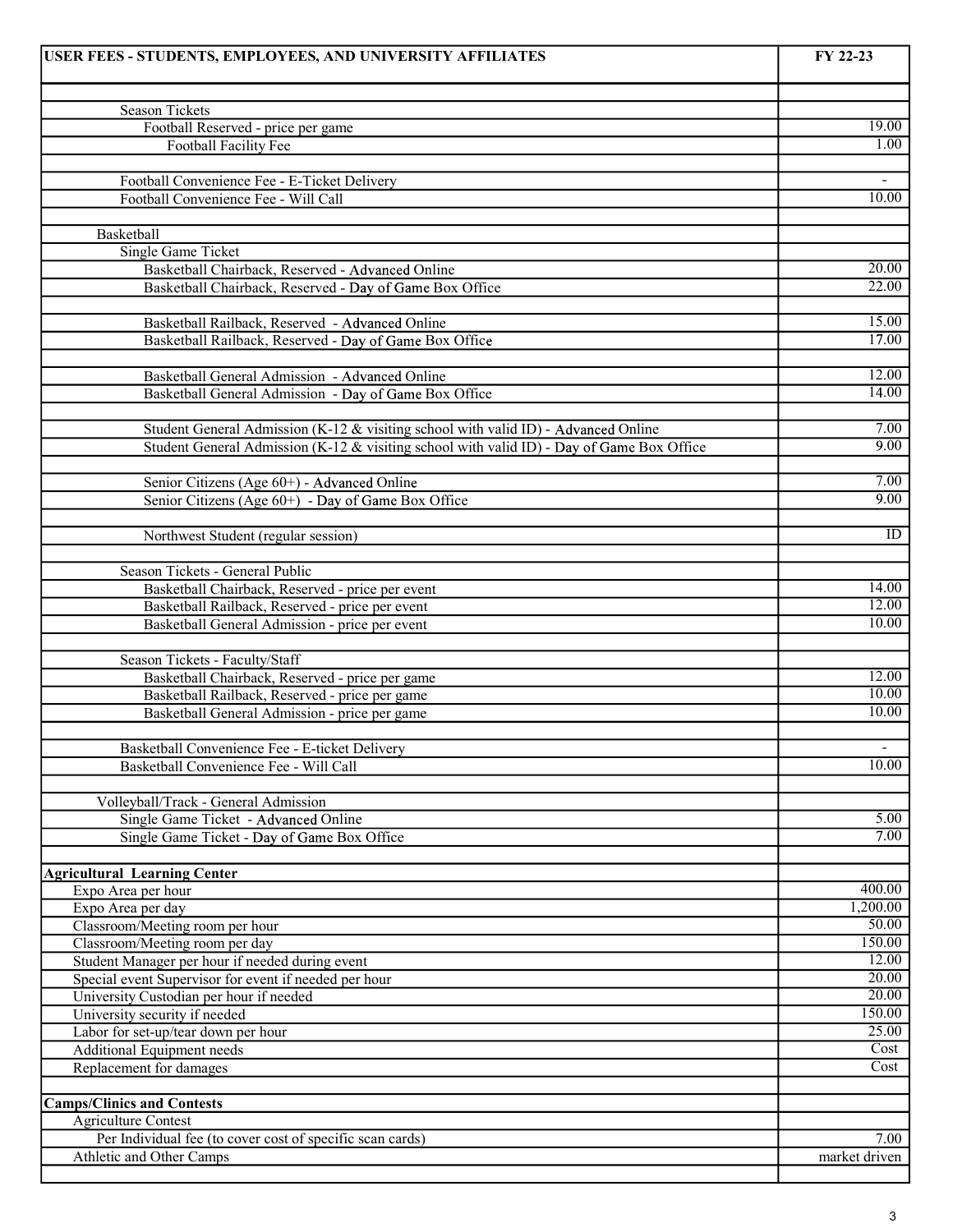| USER FEES - STUDENTS, EMPLOYEES, AND UNIVERSITY AFFILIATES | FY 22-23       |
|------------------------------------------------------------|----------------|
|                                                            |                |
| <b>Career Services Fees</b><br>Career Day Registration Fee | 100.00         |
| Late Registration                                          | 125.00         |
| Electricity                                                | 15.00          |
|                                                            |                |
| <b>College Fair Fee</b>                                    | 50.00          |
|                                                            |                |
| <b>Computing Services Department</b>                       |                |
| Printing<br>Laser/page - black/white                       | 0.10           |
| Laser/Page - Black/white 11x17                             | 0.20           |
| Laser Color/page                                           | 0.25           |
| Laser Color/page 11x17                                     | 0.50           |
|                                                            |                |
| <b>Copy Center</b>                                         |                |
| Please contact the Mail/Copy Center x1109                  |                |
| Any additional services can be quoted based on cost        |                |
| Black & White, per side                                    |                |
| 8.5"x11" White or Pastel text stock                        | 0.030          |
| 8.5"x14" White text stock                                  | 0.035          |
| 11"x 17" White text stock                                  | 0.050          |
| 8.5"x11" White or Pastel cover stock                       | 0.065          |
| Color, per side<br>8.5"x11" White text stock               | 0.100          |
| 8.5"x14" White text stock                                  | 0.120          |
| 11"x 17" White text stock                                  | 0.150          |
| 8.5"x11" White cover stock                                 | 0.200          |
| 8.5"x11" Accent text stock                                 | 0.150          |
| 8.5"x14" Accent text stock                                 | 0.170          |
| 11"x17" Accent text stock                                  | 0.200          |
| 12"x18" Accent text stock                                  | 0.250          |
| 8.5"x11" Accent cover stock                                | 0.250          |
| 8.5"x14" Accent cover stock                                | 0.280          |
| 11"x17" Accent cover stock                                 | 0.300          |
| 12"x18" Accent cover stock                                 | 0.350          |
| 8.5"x11" Glossy text stock                                 | 0.170          |
| 8.5"x14" Glossy text stock                                 | 0.190          |
| 11"x17" Glossy text stock                                  | 0.220<br>0.270 |
| 8.5"x11" Glossy cover stock<br>8.5"x14" Glossy cover stock | 0.300          |
| 11"x17" Glossy cover stock                                 | 0.320          |
| Posters, per foot                                          |                |
| $24"$ (regular or glossy)                                  | 5.000          |
| 36" (regular or glossy)                                    | 6.000          |
| 42" (regular or glossy)                                    | 7.000          |
| NCR, per set                                               |                |
| 2 part                                                     | 0.180          |
| 3 part                                                     | 0.200          |
| 4 part                                                     | 0.250          |
| Coil or spiral binding, per book                           | 0.500<br>0.500 |
| Plastic report covers, per cover<br>Lamination, per foot   | 1.250          |
| Cutting, per cut, per sheet                                | 0.010          |
| 2 or 3 Hole punch, per sheet                               | 0.010          |
| Letter, brochure, half, or newsletter folding, per sheet   | 0.010          |
| Saddle stitch or hand folding, per set                     | 0.050          |
| Mailing Services, each                                     |                |
| Hand folding or envelope printing                          | 0.050          |
| Label or tab affixing                                      | 0.025          |
| Hand inserting or address printing                         | 0.020          |
| Folding or inserting                                       | 0.010          |
| Printed sheet of labels, per sheet of 20                   | 0.300          |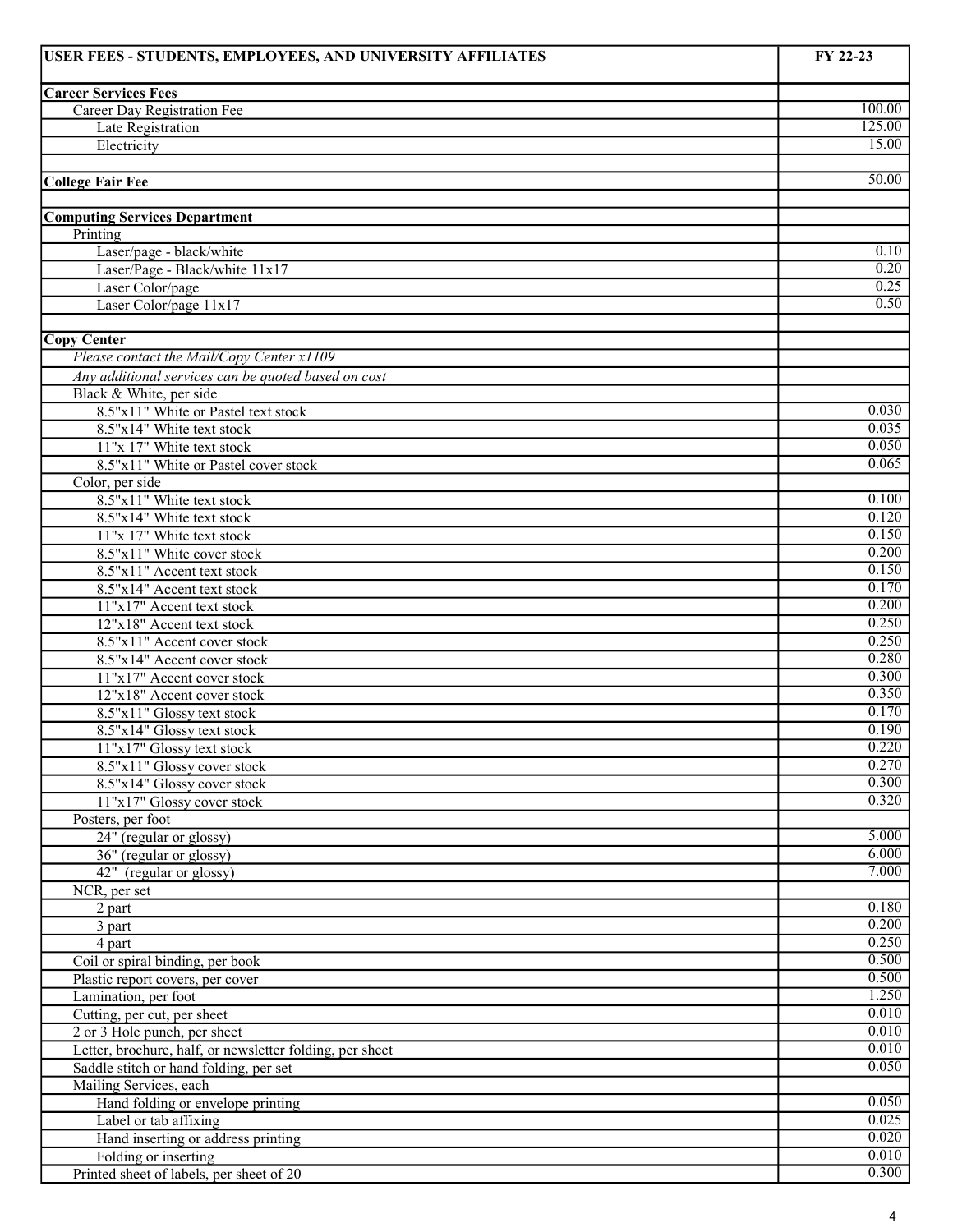| USER FEES - STUDENTS, EMPLOYEES, AND UNIVERSITY AFFILIATES                        | FY 22-23         |
|-----------------------------------------------------------------------------------|------------------|
|                                                                                   |                  |
| Copies on departmental copiers                                                    |                  |
| Black & White, per side                                                           |                  |
| 8.5"x11"                                                                          | 0.040            |
| Color, per side                                                                   |                  |
| 8.5"x11"                                                                          | 0.100            |
|                                                                                   |                  |
| Dining Rates - for Bearcat Commons (no meal plan)                                 |                  |
| <b>Breakfast</b>                                                                  | 8.80             |
| Lunch                                                                             | 10.30            |
| Friday, Faculty/Staff Lunch                                                       | 6.00             |
| Dinner<br>Brunch/Premium Night                                                    | 11.50<br>11.50   |
|                                                                                   |                  |
| <b>Dual Credit Program</b>                                                        |                  |
| Student withdraw fee                                                              | 50.00            |
|                                                                                   |                  |
| <b>Leet Early Childhood Center</b>                                                |                  |
| Leet Center Annual Enrollment Fee                                                 | 30.00            |
|                                                                                   |                  |
| Leet - Infant Toddler (6 weeks to 3 years old)                                    |                  |
| Infant Toddler Program (6:30 a.m. - 5:30 p.m.) per month for 12 months            | 900.00           |
| Infant Toddler Program - Late enrollment guide for first month enrolled           |                  |
| 4 weeks $(15-20+)$ days)                                                          | 900.00           |
| 3 weeks (11-14 days)                                                              | 675.00           |
| $2$ weeks (6-10 days)                                                             | 450.00           |
| $1$ week $(1-5$ days)                                                             | 225.00           |
| Leet - Preschool (3 years - 6 years old)                                          |                  |
| School Day Program (7:30-3:00 p.m.)                                               |                  |
| 5-day (Daily) School Day Program per month for 10 months                          | 373.00           |
| Full-Day Program (with Extended Day) (7:30-5:30 p.m.)                             |                  |
| 5-day (Daily) Full-Day Program per month for 10 months                            | 456.00<br>456.00 |
| Full-Day Extended Summer Care (7:30-5:30 p.m.) per month for 2 months             |                  |
| Bearcat Club Fees and Childcare (on school dismissal days)                        |                  |
| Snow/Vacation Fun Day (daily rate for HM/Leet school day program)                 | 35.00            |
| Hourly rate                                                                       | 4.00             |
| Late Fee per minute (after 5:30 p.m.)                                             | 1.00             |
|                                                                                   |                  |
| Meals (ARAMARK Contract determines rates-estimate)                                |                  |
| Childcare and Pre-Kindergarten                                                    | 2.69             |
| Kindergarten and school-age                                                       | 3.05             |
| Adult                                                                             | 5.00             |
| Extra Milk                                                                        | 0.50             |
| Holiday/Special Adult Price                                                       | 5.29             |
|                                                                                   |                  |
| <b>Facility Fees</b>                                                              |                  |
| <b>Athletic Fields/Ryland Milner Complex</b>                                      |                  |
| Facility Rental fees for Non-University Non-Profit Groups                         |                  |
| Groups outside Nodaway county or Groups charging entrance fees for profit will be |                  |
| charged twice the amount listed or 12% of gross, whichever is greater.            | 225.00           |
| Non-Refundable Deposit (App. to Cost - 1/2 or full day)                           |                  |
| Bearcat Stadium (football only)                                                   | 1,000.00         |
| Bearcat Stadium (track only)                                                      | 500.00           |
| Lamkin Activity Center Arena                                                      |                  |
| Full Day                                                                          | 1,000.00         |
| Hourly                                                                            | 100.00           |
| Lamkin Activity Center Basement                                                   |                  |
| Full Day                                                                          | 150.00           |
| Hourly                                                                            | 20.00            |
| <b>Bearcat Soccer Pitch</b>                                                       |                  |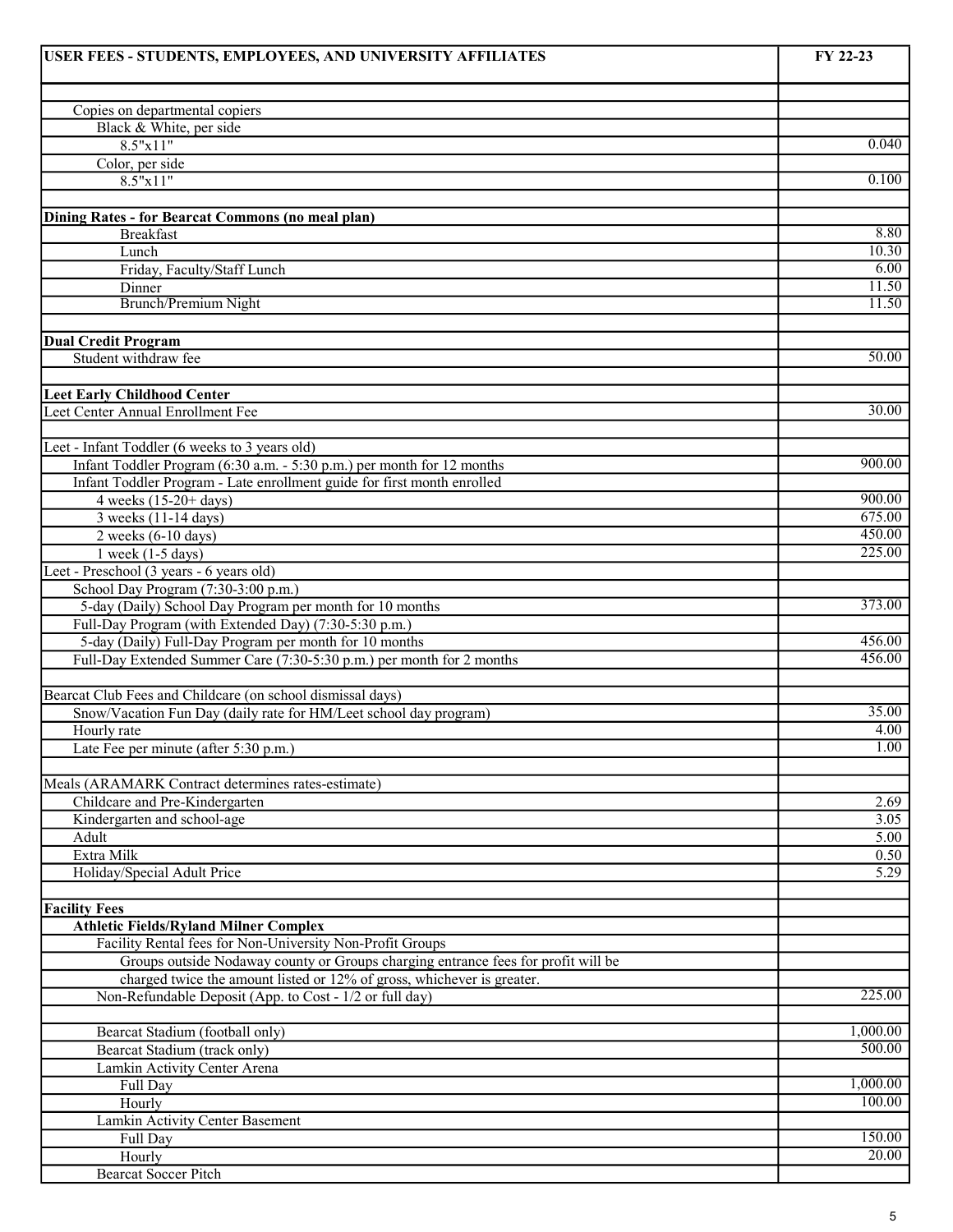| 500.00<br>Full Day<br>50.00<br>Hourly<br><b>Bearcat Baseball Field</b><br>750.00<br>Full Day<br>75.00<br>Hourly<br><b>Bearcat Softball Field</b><br>500.00<br>Full Day<br>50.00<br>Hourly<br>Martindale Gym<br>200.00<br>Full Day<br>25.00<br>Hourly<br>Dance Studio<br>100.00<br>Full Day<br>$\overline{20.00}$<br>Hourly<br>Classroom (LAC, MH, FFC)<br>125.00<br>Full Day<br>25.00<br>Hourly<br>Studio Rental (FFC, MH301)<br>125.00<br>Full Day<br>25.00<br>Hourly<br><b>Additional Charges</b><br>12.00<br>Student Manager per hr if needed during activity<br>20.00<br>University Custodian per hr if needed during activity<br>Cost<br>Labor for set-up/tear-down, cost billed<br>Cost<br><b>Equipment Needs</b><br>20.00<br>University Events--Special Event Supervisor per hour<br><b>Campus Recreation Facilities</b><br>Hughes Fieldhouse & Student Recreation Center<br>Facility rental fees for Non-University Non-Profit Groups<br>Groups outside Nodaway county or Groups charging entrance fees for profit will be charged twice the<br>amount listed or 12% of gross, whichever is greater.<br>225.00<br>Non-Refundable Deposit (App. to Cost - 1/2 or full day)<br>2.00<br>Summer Camp Facility Use (Student Recreation Center, Foster Fitness Center, Hughes Fieldhouse)<br>Camper fee per camper per day<br><b>Additional Charges</b><br>12.00<br>Student Manager per hr if needed during activity<br>20.00<br>University Custodian per hr if needed during activity<br>Labor for set-up/tear-down, cost billed<br>Cost<br>Cost<br><b>Equipment Needs</b><br>$\overline{20.00}$<br>University Events--Special Event Supervisor per hour<br><b>Hughes Fieldhouse</b><br>1,000.00<br>Full Day<br>125.00<br>Hourly<br>Hourly 1/2 Turf<br>60.00<br>70.00<br>Hourly-Track<br>25.00<br>Hourly Tennis (1 court)<br>25.00<br>Hourly Classrooms<br><b>Student Recreation Center</b><br>450.00<br>Full Day<br>60.00<br>Hourly<br>25.00<br>Hourly-Basketball/Volleyball Court<br>15.00<br>Hourly-Racquetball/Tennis Court<br>250.00<br>Lock-in (Partial use - up to 4 hours)<br><b>Foster Fitness Center &amp; Recreation Center Memberships</b><br>Free<br>Full-Time Northwest Student | USER FEES - STUDENTS, EMPLOYEES, AND UNIVERSITY AFFILIATES | FY 22-23 |
|--------------------------------------------------------------------------------------------------------------------------------------------------------------------------------------------------------------------------------------------------------------------------------------------------------------------------------------------------------------------------------------------------------------------------------------------------------------------------------------------------------------------------------------------------------------------------------------------------------------------------------------------------------------------------------------------------------------------------------------------------------------------------------------------------------------------------------------------------------------------------------------------------------------------------------------------------------------------------------------------------------------------------------------------------------------------------------------------------------------------------------------------------------------------------------------------------------------------------------------------------------------------------------------------------------------------------------------------------------------------------------------------------------------------------------------------------------------------------------------------------------------------------------------------------------------------------------------------------------------------------------------------------------------------------------------------------------------------------------------------------------------------------------------------------------------------------------------------------------------------------------------------------------------------------------------------------------------------------------------------------------------------------------------------------------------------------------------------------------------------------------------------------------------------------------------------------|------------------------------------------------------------|----------|
|                                                                                                                                                                                                                                                                                                                                                                                                                                                                                                                                                                                                                                                                                                                                                                                                                                                                                                                                                                                                                                                                                                                                                                                                                                                                                                                                                                                                                                                                                                                                                                                                                                                                                                                                                                                                                                                                                                                                                                                                                                                                                                                                                                                                  |                                                            |          |
|                                                                                                                                                                                                                                                                                                                                                                                                                                                                                                                                                                                                                                                                                                                                                                                                                                                                                                                                                                                                                                                                                                                                                                                                                                                                                                                                                                                                                                                                                                                                                                                                                                                                                                                                                                                                                                                                                                                                                                                                                                                                                                                                                                                                  |                                                            |          |
|                                                                                                                                                                                                                                                                                                                                                                                                                                                                                                                                                                                                                                                                                                                                                                                                                                                                                                                                                                                                                                                                                                                                                                                                                                                                                                                                                                                                                                                                                                                                                                                                                                                                                                                                                                                                                                                                                                                                                                                                                                                                                                                                                                                                  |                                                            |          |
|                                                                                                                                                                                                                                                                                                                                                                                                                                                                                                                                                                                                                                                                                                                                                                                                                                                                                                                                                                                                                                                                                                                                                                                                                                                                                                                                                                                                                                                                                                                                                                                                                                                                                                                                                                                                                                                                                                                                                                                                                                                                                                                                                                                                  |                                                            |          |
|                                                                                                                                                                                                                                                                                                                                                                                                                                                                                                                                                                                                                                                                                                                                                                                                                                                                                                                                                                                                                                                                                                                                                                                                                                                                                                                                                                                                                                                                                                                                                                                                                                                                                                                                                                                                                                                                                                                                                                                                                                                                                                                                                                                                  |                                                            |          |
|                                                                                                                                                                                                                                                                                                                                                                                                                                                                                                                                                                                                                                                                                                                                                                                                                                                                                                                                                                                                                                                                                                                                                                                                                                                                                                                                                                                                                                                                                                                                                                                                                                                                                                                                                                                                                                                                                                                                                                                                                                                                                                                                                                                                  |                                                            |          |
|                                                                                                                                                                                                                                                                                                                                                                                                                                                                                                                                                                                                                                                                                                                                                                                                                                                                                                                                                                                                                                                                                                                                                                                                                                                                                                                                                                                                                                                                                                                                                                                                                                                                                                                                                                                                                                                                                                                                                                                                                                                                                                                                                                                                  |                                                            |          |
|                                                                                                                                                                                                                                                                                                                                                                                                                                                                                                                                                                                                                                                                                                                                                                                                                                                                                                                                                                                                                                                                                                                                                                                                                                                                                                                                                                                                                                                                                                                                                                                                                                                                                                                                                                                                                                                                                                                                                                                                                                                                                                                                                                                                  |                                                            |          |
|                                                                                                                                                                                                                                                                                                                                                                                                                                                                                                                                                                                                                                                                                                                                                                                                                                                                                                                                                                                                                                                                                                                                                                                                                                                                                                                                                                                                                                                                                                                                                                                                                                                                                                                                                                                                                                                                                                                                                                                                                                                                                                                                                                                                  |                                                            |          |
|                                                                                                                                                                                                                                                                                                                                                                                                                                                                                                                                                                                                                                                                                                                                                                                                                                                                                                                                                                                                                                                                                                                                                                                                                                                                                                                                                                                                                                                                                                                                                                                                                                                                                                                                                                                                                                                                                                                                                                                                                                                                                                                                                                                                  |                                                            |          |
|                                                                                                                                                                                                                                                                                                                                                                                                                                                                                                                                                                                                                                                                                                                                                                                                                                                                                                                                                                                                                                                                                                                                                                                                                                                                                                                                                                                                                                                                                                                                                                                                                                                                                                                                                                                                                                                                                                                                                                                                                                                                                                                                                                                                  |                                                            |          |
|                                                                                                                                                                                                                                                                                                                                                                                                                                                                                                                                                                                                                                                                                                                                                                                                                                                                                                                                                                                                                                                                                                                                                                                                                                                                                                                                                                                                                                                                                                                                                                                                                                                                                                                                                                                                                                                                                                                                                                                                                                                                                                                                                                                                  |                                                            |          |
|                                                                                                                                                                                                                                                                                                                                                                                                                                                                                                                                                                                                                                                                                                                                                                                                                                                                                                                                                                                                                                                                                                                                                                                                                                                                                                                                                                                                                                                                                                                                                                                                                                                                                                                                                                                                                                                                                                                                                                                                                                                                                                                                                                                                  |                                                            |          |
|                                                                                                                                                                                                                                                                                                                                                                                                                                                                                                                                                                                                                                                                                                                                                                                                                                                                                                                                                                                                                                                                                                                                                                                                                                                                                                                                                                                                                                                                                                                                                                                                                                                                                                                                                                                                                                                                                                                                                                                                                                                                                                                                                                                                  |                                                            |          |
|                                                                                                                                                                                                                                                                                                                                                                                                                                                                                                                                                                                                                                                                                                                                                                                                                                                                                                                                                                                                                                                                                                                                                                                                                                                                                                                                                                                                                                                                                                                                                                                                                                                                                                                                                                                                                                                                                                                                                                                                                                                                                                                                                                                                  |                                                            |          |
|                                                                                                                                                                                                                                                                                                                                                                                                                                                                                                                                                                                                                                                                                                                                                                                                                                                                                                                                                                                                                                                                                                                                                                                                                                                                                                                                                                                                                                                                                                                                                                                                                                                                                                                                                                                                                                                                                                                                                                                                                                                                                                                                                                                                  |                                                            |          |
|                                                                                                                                                                                                                                                                                                                                                                                                                                                                                                                                                                                                                                                                                                                                                                                                                                                                                                                                                                                                                                                                                                                                                                                                                                                                                                                                                                                                                                                                                                                                                                                                                                                                                                                                                                                                                                                                                                                                                                                                                                                                                                                                                                                                  |                                                            |          |
|                                                                                                                                                                                                                                                                                                                                                                                                                                                                                                                                                                                                                                                                                                                                                                                                                                                                                                                                                                                                                                                                                                                                                                                                                                                                                                                                                                                                                                                                                                                                                                                                                                                                                                                                                                                                                                                                                                                                                                                                                                                                                                                                                                                                  |                                                            |          |
|                                                                                                                                                                                                                                                                                                                                                                                                                                                                                                                                                                                                                                                                                                                                                                                                                                                                                                                                                                                                                                                                                                                                                                                                                                                                                                                                                                                                                                                                                                                                                                                                                                                                                                                                                                                                                                                                                                                                                                                                                                                                                                                                                                                                  |                                                            |          |
|                                                                                                                                                                                                                                                                                                                                                                                                                                                                                                                                                                                                                                                                                                                                                                                                                                                                                                                                                                                                                                                                                                                                                                                                                                                                                                                                                                                                                                                                                                                                                                                                                                                                                                                                                                                                                                                                                                                                                                                                                                                                                                                                                                                                  |                                                            |          |
|                                                                                                                                                                                                                                                                                                                                                                                                                                                                                                                                                                                                                                                                                                                                                                                                                                                                                                                                                                                                                                                                                                                                                                                                                                                                                                                                                                                                                                                                                                                                                                                                                                                                                                                                                                                                                                                                                                                                                                                                                                                                                                                                                                                                  |                                                            |          |
|                                                                                                                                                                                                                                                                                                                                                                                                                                                                                                                                                                                                                                                                                                                                                                                                                                                                                                                                                                                                                                                                                                                                                                                                                                                                                                                                                                                                                                                                                                                                                                                                                                                                                                                                                                                                                                                                                                                                                                                                                                                                                                                                                                                                  |                                                            |          |
|                                                                                                                                                                                                                                                                                                                                                                                                                                                                                                                                                                                                                                                                                                                                                                                                                                                                                                                                                                                                                                                                                                                                                                                                                                                                                                                                                                                                                                                                                                                                                                                                                                                                                                                                                                                                                                                                                                                                                                                                                                                                                                                                                                                                  |                                                            |          |
|                                                                                                                                                                                                                                                                                                                                                                                                                                                                                                                                                                                                                                                                                                                                                                                                                                                                                                                                                                                                                                                                                                                                                                                                                                                                                                                                                                                                                                                                                                                                                                                                                                                                                                                                                                                                                                                                                                                                                                                                                                                                                                                                                                                                  |                                                            |          |
|                                                                                                                                                                                                                                                                                                                                                                                                                                                                                                                                                                                                                                                                                                                                                                                                                                                                                                                                                                                                                                                                                                                                                                                                                                                                                                                                                                                                                                                                                                                                                                                                                                                                                                                                                                                                                                                                                                                                                                                                                                                                                                                                                                                                  |                                                            |          |
|                                                                                                                                                                                                                                                                                                                                                                                                                                                                                                                                                                                                                                                                                                                                                                                                                                                                                                                                                                                                                                                                                                                                                                                                                                                                                                                                                                                                                                                                                                                                                                                                                                                                                                                                                                                                                                                                                                                                                                                                                                                                                                                                                                                                  |                                                            |          |
|                                                                                                                                                                                                                                                                                                                                                                                                                                                                                                                                                                                                                                                                                                                                                                                                                                                                                                                                                                                                                                                                                                                                                                                                                                                                                                                                                                                                                                                                                                                                                                                                                                                                                                                                                                                                                                                                                                                                                                                                                                                                                                                                                                                                  |                                                            |          |
|                                                                                                                                                                                                                                                                                                                                                                                                                                                                                                                                                                                                                                                                                                                                                                                                                                                                                                                                                                                                                                                                                                                                                                                                                                                                                                                                                                                                                                                                                                                                                                                                                                                                                                                                                                                                                                                                                                                                                                                                                                                                                                                                                                                                  |                                                            |          |
|                                                                                                                                                                                                                                                                                                                                                                                                                                                                                                                                                                                                                                                                                                                                                                                                                                                                                                                                                                                                                                                                                                                                                                                                                                                                                                                                                                                                                                                                                                                                                                                                                                                                                                                                                                                                                                                                                                                                                                                                                                                                                                                                                                                                  |                                                            |          |
|                                                                                                                                                                                                                                                                                                                                                                                                                                                                                                                                                                                                                                                                                                                                                                                                                                                                                                                                                                                                                                                                                                                                                                                                                                                                                                                                                                                                                                                                                                                                                                                                                                                                                                                                                                                                                                                                                                                                                                                                                                                                                                                                                                                                  |                                                            |          |
|                                                                                                                                                                                                                                                                                                                                                                                                                                                                                                                                                                                                                                                                                                                                                                                                                                                                                                                                                                                                                                                                                                                                                                                                                                                                                                                                                                                                                                                                                                                                                                                                                                                                                                                                                                                                                                                                                                                                                                                                                                                                                                                                                                                                  |                                                            |          |
|                                                                                                                                                                                                                                                                                                                                                                                                                                                                                                                                                                                                                                                                                                                                                                                                                                                                                                                                                                                                                                                                                                                                                                                                                                                                                                                                                                                                                                                                                                                                                                                                                                                                                                                                                                                                                                                                                                                                                                                                                                                                                                                                                                                                  |                                                            |          |
|                                                                                                                                                                                                                                                                                                                                                                                                                                                                                                                                                                                                                                                                                                                                                                                                                                                                                                                                                                                                                                                                                                                                                                                                                                                                                                                                                                                                                                                                                                                                                                                                                                                                                                                                                                                                                                                                                                                                                                                                                                                                                                                                                                                                  |                                                            |          |
|                                                                                                                                                                                                                                                                                                                                                                                                                                                                                                                                                                                                                                                                                                                                                                                                                                                                                                                                                                                                                                                                                                                                                                                                                                                                                                                                                                                                                                                                                                                                                                                                                                                                                                                                                                                                                                                                                                                                                                                                                                                                                                                                                                                                  |                                                            |          |
|                                                                                                                                                                                                                                                                                                                                                                                                                                                                                                                                                                                                                                                                                                                                                                                                                                                                                                                                                                                                                                                                                                                                                                                                                                                                                                                                                                                                                                                                                                                                                                                                                                                                                                                                                                                                                                                                                                                                                                                                                                                                                                                                                                                                  |                                                            |          |
|                                                                                                                                                                                                                                                                                                                                                                                                                                                                                                                                                                                                                                                                                                                                                                                                                                                                                                                                                                                                                                                                                                                                                                                                                                                                                                                                                                                                                                                                                                                                                                                                                                                                                                                                                                                                                                                                                                                                                                                                                                                                                                                                                                                                  |                                                            |          |
|                                                                                                                                                                                                                                                                                                                                                                                                                                                                                                                                                                                                                                                                                                                                                                                                                                                                                                                                                                                                                                                                                                                                                                                                                                                                                                                                                                                                                                                                                                                                                                                                                                                                                                                                                                                                                                                                                                                                                                                                                                                                                                                                                                                                  |                                                            |          |
|                                                                                                                                                                                                                                                                                                                                                                                                                                                                                                                                                                                                                                                                                                                                                                                                                                                                                                                                                                                                                                                                                                                                                                                                                                                                                                                                                                                                                                                                                                                                                                                                                                                                                                                                                                                                                                                                                                                                                                                                                                                                                                                                                                                                  |                                                            |          |
|                                                                                                                                                                                                                                                                                                                                                                                                                                                                                                                                                                                                                                                                                                                                                                                                                                                                                                                                                                                                                                                                                                                                                                                                                                                                                                                                                                                                                                                                                                                                                                                                                                                                                                                                                                                                                                                                                                                                                                                                                                                                                                                                                                                                  |                                                            |          |
|                                                                                                                                                                                                                                                                                                                                                                                                                                                                                                                                                                                                                                                                                                                                                                                                                                                                                                                                                                                                                                                                                                                                                                                                                                                                                                                                                                                                                                                                                                                                                                                                                                                                                                                                                                                                                                                                                                                                                                                                                                                                                                                                                                                                  |                                                            |          |
|                                                                                                                                                                                                                                                                                                                                                                                                                                                                                                                                                                                                                                                                                                                                                                                                                                                                                                                                                                                                                                                                                                                                                                                                                                                                                                                                                                                                                                                                                                                                                                                                                                                                                                                                                                                                                                                                                                                                                                                                                                                                                                                                                                                                  |                                                            |          |
|                                                                                                                                                                                                                                                                                                                                                                                                                                                                                                                                                                                                                                                                                                                                                                                                                                                                                                                                                                                                                                                                                                                                                                                                                                                                                                                                                                                                                                                                                                                                                                                                                                                                                                                                                                                                                                                                                                                                                                                                                                                                                                                                                                                                  |                                                            |          |
|                                                                                                                                                                                                                                                                                                                                                                                                                                                                                                                                                                                                                                                                                                                                                                                                                                                                                                                                                                                                                                                                                                                                                                                                                                                                                                                                                                                                                                                                                                                                                                                                                                                                                                                                                                                                                                                                                                                                                                                                                                                                                                                                                                                                  |                                                            |          |
|                                                                                                                                                                                                                                                                                                                                                                                                                                                                                                                                                                                                                                                                                                                                                                                                                                                                                                                                                                                                                                                                                                                                                                                                                                                                                                                                                                                                                                                                                                                                                                                                                                                                                                                                                                                                                                                                                                                                                                                                                                                                                                                                                                                                  |                                                            |          |
|                                                                                                                                                                                                                                                                                                                                                                                                                                                                                                                                                                                                                                                                                                                                                                                                                                                                                                                                                                                                                                                                                                                                                                                                                                                                                                                                                                                                                                                                                                                                                                                                                                                                                                                                                                                                                                                                                                                                                                                                                                                                                                                                                                                                  |                                                            |          |
|                                                                                                                                                                                                                                                                                                                                                                                                                                                                                                                                                                                                                                                                                                                                                                                                                                                                                                                                                                                                                                                                                                                                                                                                                                                                                                                                                                                                                                                                                                                                                                                                                                                                                                                                                                                                                                                                                                                                                                                                                                                                                                                                                                                                  |                                                            |          |
|                                                                                                                                                                                                                                                                                                                                                                                                                                                                                                                                                                                                                                                                                                                                                                                                                                                                                                                                                                                                                                                                                                                                                                                                                                                                                                                                                                                                                                                                                                                                                                                                                                                                                                                                                                                                                                                                                                                                                                                                                                                                                                                                                                                                  |                                                            |          |
|                                                                                                                                                                                                                                                                                                                                                                                                                                                                                                                                                                                                                                                                                                                                                                                                                                                                                                                                                                                                                                                                                                                                                                                                                                                                                                                                                                                                                                                                                                                                                                                                                                                                                                                                                                                                                                                                                                                                                                                                                                                                                                                                                                                                  |                                                            |          |
|                                                                                                                                                                                                                                                                                                                                                                                                                                                                                                                                                                                                                                                                                                                                                                                                                                                                                                                                                                                                                                                                                                                                                                                                                                                                                                                                                                                                                                                                                                                                                                                                                                                                                                                                                                                                                                                                                                                                                                                                                                                                                                                                                                                                  |                                                            |          |
|                                                                                                                                                                                                                                                                                                                                                                                                                                                                                                                                                                                                                                                                                                                                                                                                                                                                                                                                                                                                                                                                                                                                                                                                                                                                                                                                                                                                                                                                                                                                                                                                                                                                                                                                                                                                                                                                                                                                                                                                                                                                                                                                                                                                  |                                                            |          |
|                                                                                                                                                                                                                                                                                                                                                                                                                                                                                                                                                                                                                                                                                                                                                                                                                                                                                                                                                                                                                                                                                                                                                                                                                                                                                                                                                                                                                                                                                                                                                                                                                                                                                                                                                                                                                                                                                                                                                                                                                                                                                                                                                                                                  |                                                            |          |
|                                                                                                                                                                                                                                                                                                                                                                                                                                                                                                                                                                                                                                                                                                                                                                                                                                                                                                                                                                                                                                                                                                                                                                                                                                                                                                                                                                                                                                                                                                                                                                                                                                                                                                                                                                                                                                                                                                                                                                                                                                                                                                                                                                                                  |                                                            |          |
|                                                                                                                                                                                                                                                                                                                                                                                                                                                                                                                                                                                                                                                                                                                                                                                                                                                                                                                                                                                                                                                                                                                                                                                                                                                                                                                                                                                                                                                                                                                                                                                                                                                                                                                                                                                                                                                                                                                                                                                                                                                                                                                                                                                                  |                                                            |          |
|                                                                                                                                                                                                                                                                                                                                                                                                                                                                                                                                                                                                                                                                                                                                                                                                                                                                                                                                                                                                                                                                                                                                                                                                                                                                                                                                                                                                                                                                                                                                                                                                                                                                                                                                                                                                                                                                                                                                                                                                                                                                                                                                                                                                  |                                                            |          |
|                                                                                                                                                                                                                                                                                                                                                                                                                                                                                                                                                                                                                                                                                                                                                                                                                                                                                                                                                                                                                                                                                                                                                                                                                                                                                                                                                                                                                                                                                                                                                                                                                                                                                                                                                                                                                                                                                                                                                                                                                                                                                                                                                                                                  |                                                            |          |
|                                                                                                                                                                                                                                                                                                                                                                                                                                                                                                                                                                                                                                                                                                                                                                                                                                                                                                                                                                                                                                                                                                                                                                                                                                                                                                                                                                                                                                                                                                                                                                                                                                                                                                                                                                                                                                                                                                                                                                                                                                                                                                                                                                                                  |                                                            |          |
|                                                                                                                                                                                                                                                                                                                                                                                                                                                                                                                                                                                                                                                                                                                                                                                                                                                                                                                                                                                                                                                                                                                                                                                                                                                                                                                                                                                                                                                                                                                                                                                                                                                                                                                                                                                                                                                                                                                                                                                                                                                                                                                                                                                                  |                                                            |          |
|                                                                                                                                                                                                                                                                                                                                                                                                                                                                                                                                                                                                                                                                                                                                                                                                                                                                                                                                                                                                                                                                                                                                                                                                                                                                                                                                                                                                                                                                                                                                                                                                                                                                                                                                                                                                                                                                                                                                                                                                                                                                                                                                                                                                  |                                                            |          |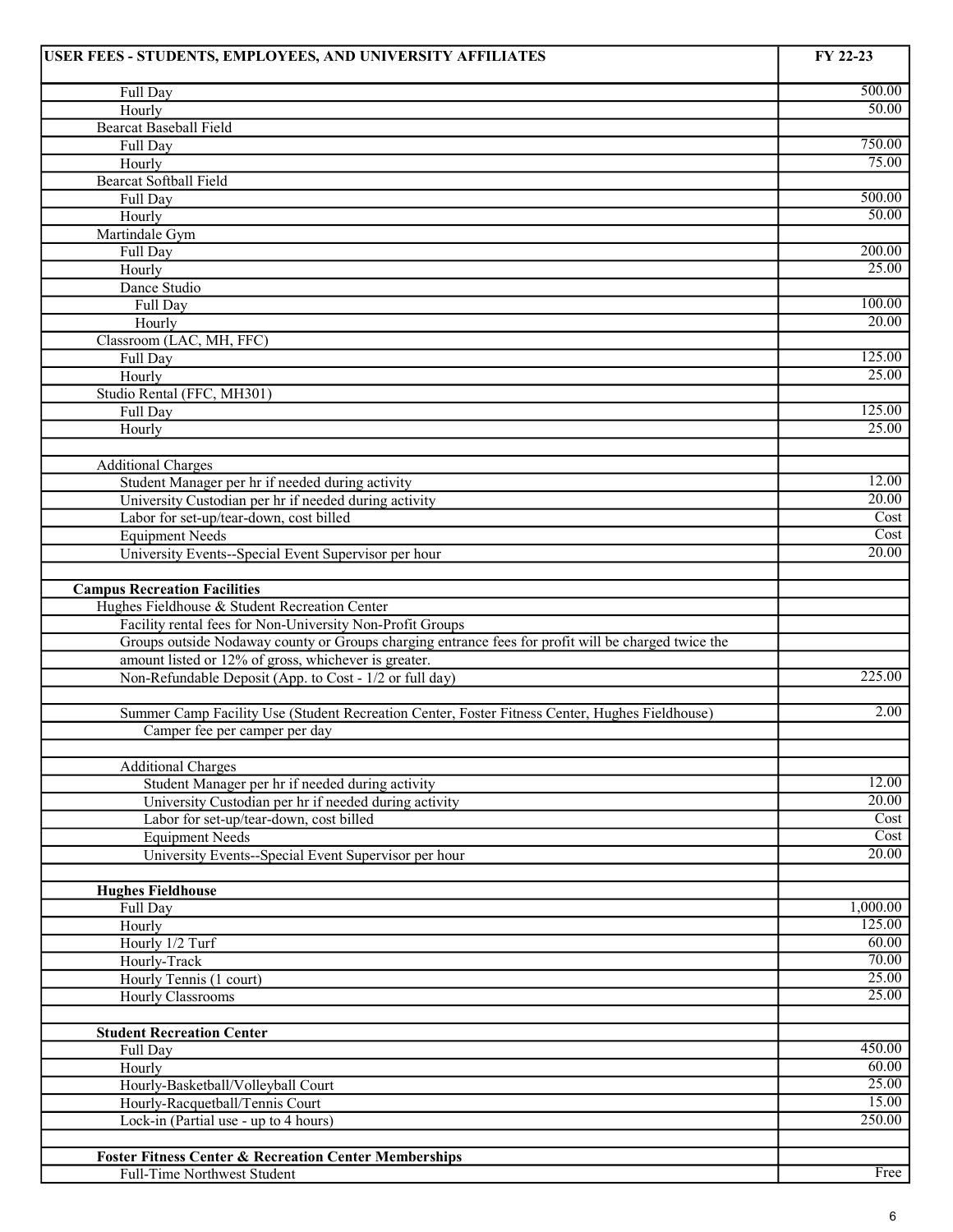| USER FEES - STUDENTS, EMPLOYEES, AND UNIVERSITY AFFILIATES                                               | FY 22-23            |
|----------------------------------------------------------------------------------------------------------|---------------------|
| Full-Time Northwest Employee/Spouse                                                                      | Free                |
| Northwest Retired Employee/Northwest Affiliate*/Northwest Employee Dependent**                           |                     |
| Annual                                                                                                   | 120.00              |
| Month Pass                                                                                               | 20.00               |
| Day Pass                                                                                                 | 5.00                |
| *Northwest Affiliate: Aramark staff or a Northwest contracted service provider                           |                     |
| **Northwest Employee Dependent 18-26 years old. All fees apply to membership type and services provided. |                     |
|                                                                                                          |                     |
| Fitness Classes/Personal Training                                                                        |                     |
| Group Exercise                                                                                           |                     |
| Block (7 weeks)                                                                                          | 30.00               |
| Semester                                                                                                 | 60.00               |
| Semester (if 2 sign up)                                                                                  | 50.00/student       |
| Semester (if 3 sign up)                                                                                  | 45.00/student       |
| Semester (if 4 sign up)                                                                                  | 40.00/student       |
| <b>Personal Training Pricing</b>                                                                         |                     |
| 1 client                                                                                                 | $60.00/6$ sessions  |
| 2 clients                                                                                                | $60.00/8$ sessions  |
| 3 clients                                                                                                | $60.00/10$ sessions |
| 4 clients                                                                                                | $60.00/12$ sessions |
| <b>Amenity Services</b>                                                                                  |                     |
| Towel Service (per trimester)                                                                            | 40.00               |
| Locker Service (per trimester)                                                                           | 20.00               |
| Daily                                                                                                    |                     |
| NOTE:                                                                                                    |                     |
| Fitness & Recreation Center/year - Annual Memberships are one year from date of purchase                 |                     |
| All passes purchased are non-refundable.                                                                 |                     |
| No one under 18 admitted to recreation center without Northwest ID.                                      |                     |
| Effective June 2015, only established community members will be grandfathered membership privileges at   |                     |
| published rates and must maintain concurrent annual membership to maintain privileges.                   |                     |
| Community Programs - Facilities usage (\$50 deposit/\$50 per hour)                                       | 50.00               |
| Dance                                                                                                    | 40.00               |
|                                                                                                          |                     |
| <b>Mozingo Outdoor Education &amp; Recreation Area (MOERA)</b>                                           |                     |
| Challenge Course/Climbing Structures                                                                     |                     |
| 1/2 Day (3 hour program)                                                                                 |                     |
| Non-profit Groups/cost per group of 8                                                                    |                     |
| 1-8 participants                                                                                         | 300.00              |
| 9-16 participants                                                                                        | 550.00              |
| 17-24 participants                                                                                       | 800.00              |
| 25-32 participants                                                                                       | 1,000.00            |
| Corporate/for-profit groups/cost per group of 8                                                          |                     |
| 1-8 participants                                                                                         | 400.00              |
| 9-16 participants                                                                                        | 750.00              |
| 17-24 participants                                                                                       | 1,100.00            |
| 25-32 participants                                                                                       | 1,450.00            |
| User Fees/Rentals (Sales tax included where applicable)                                                  |                     |
| MOERA Building Use (\$30 deposit):                                                                       |                     |
| One-Half Day                                                                                             | 75.00               |
| Full-Day                                                                                                 | 125.00              |
| <b>Archery Equipment Rental</b>                                                                          | 50.00               |
| Monthly Archery Shoot                                                                                    | 15.00               |
| Canoe/Kayak per hour, per participant (minimum of 4 participants and 2 hours, \$80)                      | 10.00               |
| Field Archers Membership (annual pass) or \$3 per day                                                    | 25.00               |
| Trap/round (includes 25 targets, no ammunition or shotguns available)                                    | 10.00               |
|                                                                                                          |                     |
| <b>Performing Arts Facilities</b>                                                                        |                     |
| Charles Johnson Theater                                                                                  |                     |
| Stage & seating area - performance or presentation/day (Non-University)                                  | 240.00              |
| Stage & seating area - performance or presentation/day > 5 hours (University Groups)<br>Per Hour         | 25.00               |
| Stage & seating area - performance or presentation/day (Local Groups)                                    | 160.00              |
| On-duty student technician *** (all categories)                                                          | 12.00               |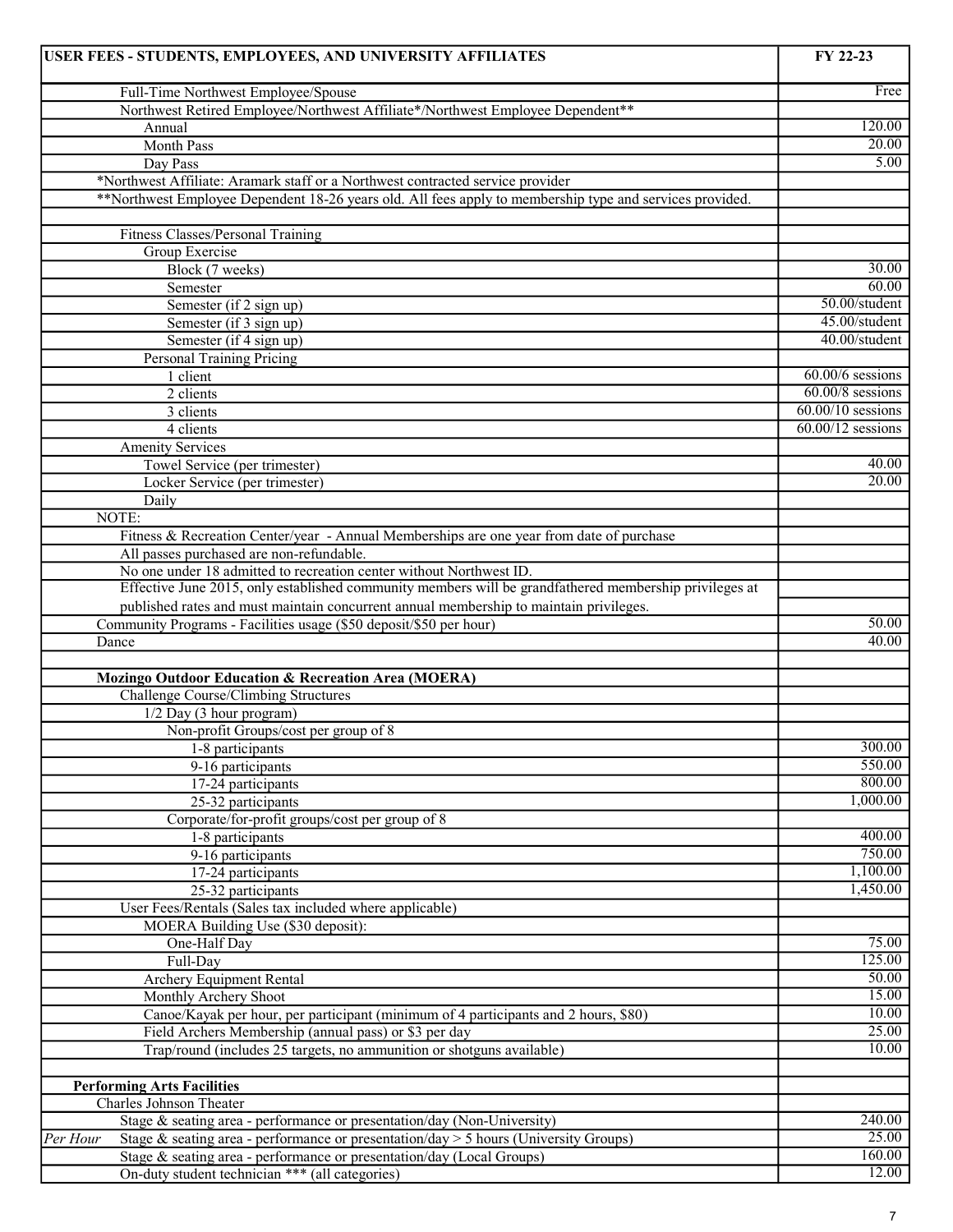| USER FEES - STUDENTS, EMPLOYEES, AND UNIVERSITY AFFILIATES                                                                                                     | FY 22-23              |
|----------------------------------------------------------------------------------------------------------------------------------------------------------------|-----------------------|
| Equipment fee                                                                                                                                                  | Cost                  |
| Ron Houston Center for the Performing Arts                                                                                                                     |                       |
| Mary Linn Performing Arts Center:                                                                                                                              |                       |
| Stage & seating area - performance or presentation/day (Non-University)                                                                                        | 470.00                |
| Stage & seating area - performance or presentation/day (University Groups)<br>Per Hour                                                                         | 35.00                 |
| Stage & seating area - performance or presentation/day (Local Groups)                                                                                          | 265.00<br>50.00       |
| Use of foyer/lobby independent of theater/day (Non-University)                                                                                                 | 25.00                 |
| Use of foyer/lobby independent of theater/day (Local Groups)<br>On-duty student technician *** (all categories)                                                | 12.00                 |
| Equipment fee (all categories)                                                                                                                                 | Cost                  |
| Studio Theater                                                                                                                                                 |                       |
| Stage & seating area - performance or presentation/day (Non-University)                                                                                        | 425.00                |
| Stage & seating area - performance or presentation/day (University Groups)                                                                                     | 300.00                |
| Stage & seating area - performance or presentation/day (Local Groups)                                                                                          | 350.00                |
| Use of foyer/lobby independent of theater/day (Non-University)                                                                                                 | 50.00                 |
| Use of foyer/lobby independent of theater/day (Local Groups)                                                                                                   | 25.00                 |
| On-duty student technician *** (all categories)                                                                                                                | 12.00                 |
| Equipment fee (all categories)                                                                                                                                 | Cost                  |
| College Park Pavilion & Shelter                                                                                                                                |                       |
| Stage & seating area - performance or presentation/day (Non-University)                                                                                        | 450.00                |
| Per Hour<br>Stage & seating area - performance or presentation/day (University Groups)                                                                         | 25.00                 |
| Stage & seating area - performance or presentation/day (Local Groups)                                                                                          | 250.00                |
| Per Hour<br>Pavilion Indoor Area \$100/hour up to 3 hours; then full-day rate of \$300                                                                         | \$100/hr; \$300 daily |
| On-duty student technician *** (all categories)                                                                                                                | 12.00<br>Cost         |
| Equipment fee (all categories)                                                                                                                                 |                       |
| Miscellaneous Fees (all categories)<br>Per Hour<br>Design Services (lighting, scenic, sound or other)                                                          | 10.00                 |
| <b>Group Classifications-</b>                                                                                                                                  |                       |
| University Groups - recognized members of the university community, university community participants                                                          |                       |
| or community service participants                                                                                                                              |                       |
| Local Groups - Nodaway County groups, local participants, or personal use                                                                                      |                       |
| (w/university affiliation)                                                                                                                                     |                       |
| <b>Important notes-</b>                                                                                                                                        |                       |
| *** University groups are allowed a total of 5 hours per event without being charged the hourly rate. This includes                                            |                       |
| rehearsal and/or planning. Technical support which is included in the rental price: Sound, up to two (2) microphones of                                        |                       |
| any type and power-up of the sound system. Lighting, full-stage lighting with no color. Drapery, to include the standard                                       |                       |
| hanging plot of legs, travelers and borders.                                                                                                                   |                       |
| ***One (1) technician for up to five (5) hours per event. This five (5) hours includes setup and tear-down of equipment.                                       |                       |
| This is per EVENT, not per day. Any requirements above this will be charged according to the above pay scale. Staffing                                         |                       |
| decisions will be made solely by the Performance Facility Manager taking into account safety of the patrons &                                                  |                       |
| employees, protection of the facility and needs of the event or presenter (in that order).                                                                     |                       |
|                                                                                                                                                                |                       |
| <b>Northwest Kansas City - Gladstone</b>                                                                                                                       |                       |
| Room availability will be contingent upon University scheduled activities or classes and previously received                                                   |                       |
| requests for space. All Northwest Missouri State University classroom needs will have precedent over all                                                       |                       |
| other requests for room usage.                                                                                                                                 |                       |
| Business, Personal, and Non-University Business usage:                                                                                                         |                       |
| Single Room during office hours: \$60 hourly; \$200 half day rate; then full-day rate:                                                                         | 350.00                |
| Both Rooms during office hours: \$85 hourly; \$265 half day rate; then full-day rate:                                                                          | 450.00                |
| Additional: Office hours are Monday through Friday from 8:00 am to 5:00 pm. After hours are \$20/hour                                                          |                       |
| and require an AV Technician. AV Technician on-site rate \$25/hour, 2 hour minimum<br>Exceptions/Adjusted rates: Non-Profit Organizations receive 10% discount |                       |
|                                                                                                                                                                |                       |
| Classrooms: All Academic (including labs, etc., unless otherwise noted)                                                                                        |                       |
| Full Day                                                                                                                                                       | 50.00                 |
| Half Day                                                                                                                                                       | 30.00                 |
| Hourly                                                                                                                                                         | 10.00                 |
|                                                                                                                                                                |                       |
| <b>Brown Hall Gymnasium</b>                                                                                                                                    |                       |
| Available only after reg. building hrs.                                                                                                                        |                       |
| (Activity area only)                                                                                                                                           | 100.00                |
| Staffing fee/hour*                                                                                                                                             | 12.00                 |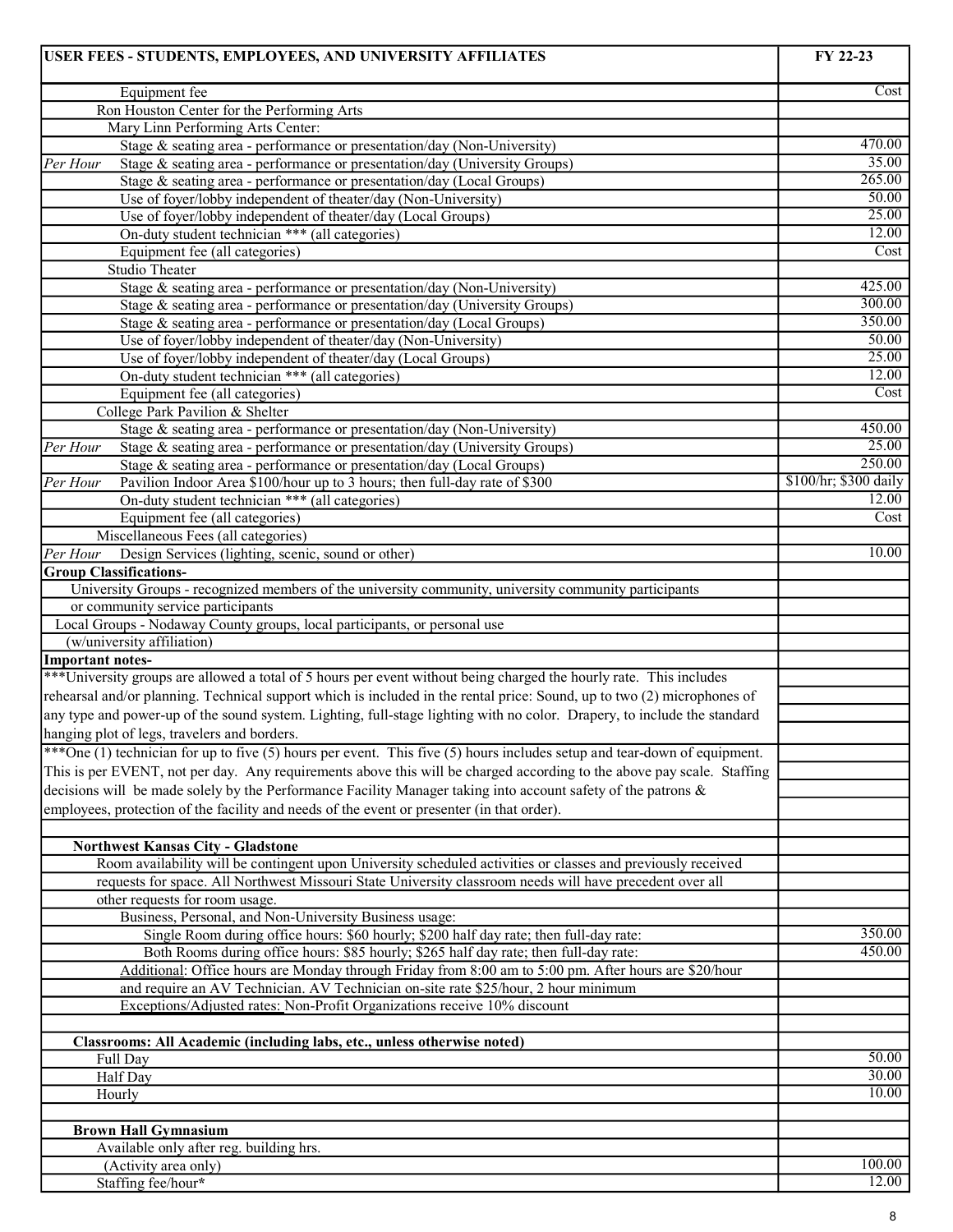| <b>B.D. Owens Library Reservation Fees</b><br><b>Reservation Categories:</b><br>Internal University Groups: No Charge<br>(May be required to pay on-duty Student Tech Fee & Event Set-up Costs)<br>Student Organization Groups: 50% discount of established rate<br>(May be required to pay on-duty Student Tech Fee & Event Set-up Costs)<br>Alumni/Employee/Military: 25% discount of established rate<br>(May be required to pay on-duty Student Tech Fee & Event Set-up Costs)<br>Novel Grounds<br>Cancellation fee - written notice received at least 3 months prior to event<br>Cancellation fee - written notice received less than 3 months prior to event<br>50% Refund<br>Reservations available Friday and Saturday evenings after 5:30 p.m. when university in session<br><b>Student Union and Station Reservation Fees</b><br><b>Reservation Categories:</b><br>Internal Groups: No Charge - Members of the University Community or Student Org. Groups<br>(May be required to pay on-duty Student Tech Fee & Event Set-up Costs)<br>Alumni/Employee/Military: 25% discount of established rate<br>(May be required to pay on-duty Student Tech Fee & Event Set-up Costs)<br>Community Groups: 25-100% discount of established rate<br>(May be required to pay on-duty Student Tech Fee & Event Set-up Costs)<br>25.00<br>Cancellation fee<br>25.00<br>Late reservation fee<br>J. W. Jones Union Facilities<br>1,400.00<br>Ballroom - \$350/hour up to 3 hours; then full-day rate:<br>Balance due at least one week prior to event<br>full refund<br>Ballroom cancellation fee (written notification received at least 3 months prior to event)<br>50% of rate<br>Ballroom cancellation fee (issued if less than 3 months from event)<br>200.00<br>Small Meeting Rooms - \$50/hour up to 3 hours; then full-day rate:<br>400.00<br>Large Meeting/Dining Rooms-\$100/hour up to 3 hours; then full-day rate:<br>The Station - (Food/Catering-see Catering Manager)<br>Meeting rooms<br>200.00<br>East Room - \$50 up to 3 hours, then full-day rate:<br>200.00<br>West Room - \$50 up to 3 hours, then full-day rate:<br>200.00<br>Center Room - \$50 up to 3 hours, then full-day rate:<br>750.00<br>All Three Rooms - \$150 up to 3 hours, then full-day rate:<br>150.00<br>Executive Room - \$50 up to 3 hours, then full-day rate:<br>12.00<br>additional setup support fee per hour<br>150.00<br>DJ Equipment rental: \$50 up to 3 hours, then full-day rate:<br>150.00<br>Portable Speaker unit rental: \$25 up to 6 hours, then full-day rate:<br>Exceptions:<br>Others at discretion<br>These fees not subject to the above reservation categories, i.e. all pay 100%<br>Note: Event Set-up Costs/Service Fee includes set up, cleanup, staff service/technical support/AV<br>equipment, and parking<br><b>Facility Event Set-Up</b><br>Contact Facility Services at extension x1183 for availability and pricing options<br><b>University Event Usage</b><br>75.00<br>Propane Fuel Tank Refill<br><b>Finance Office Processing</b><br>Marketplace Stores - varying fee based on product or service<br>75.00<br>International Agent Processing fee<br>Equipment Breakage/Damage/Loss<br>Cost<br>Student Materials (sales tax applicable) | USER FEES - STUDENTS, EMPLOYEES, AND UNIVERSITY AFFILIATES | FY 22-23 |
|---------------------------------------------------------------------------------------------------------------------------------------------------------------------------------------------------------------------------------------------------------------------------------------------------------------------------------------------------------------------------------------------------------------------------------------------------------------------------------------------------------------------------------------------------------------------------------------------------------------------------------------------------------------------------------------------------------------------------------------------------------------------------------------------------------------------------------------------------------------------------------------------------------------------------------------------------------------------------------------------------------------------------------------------------------------------------------------------------------------------------------------------------------------------------------------------------------------------------------------------------------------------------------------------------------------------------------------------------------------------------------------------------------------------------------------------------------------------------------------------------------------------------------------------------------------------------------------------------------------------------------------------------------------------------------------------------------------------------------------------------------------------------------------------------------------------------------------------------------------------------------------------------------------------------------------------------------------------------------------------------------------------------------------------------------------------------------------------------------------------------------------------------------------------------------------------------------------------------------------------------------------------------------------------------------------------------------------------------------------------------------------------------------------------------------------------------------------------------------------------------------------------------------------------------------------------------------------------------------------------------------------------------------------------------------------------------------------------------------------------------------------------------------------------------------------------------------------------------------------------------------------------------------------------------------------------------------------------------------------------------------------------------------------------------------------------------------------------------------------------------------------------------------------------------------------------------------------------------------------------------------------|------------------------------------------------------------|----------|
|                                                                                                                                                                                                                                                                                                                                                                                                                                                                                                                                                                                                                                                                                                                                                                                                                                                                                                                                                                                                                                                                                                                                                                                                                                                                                                                                                                                                                                                                                                                                                                                                                                                                                                                                                                                                                                                                                                                                                                                                                                                                                                                                                                                                                                                                                                                                                                                                                                                                                                                                                                                                                                                                                                                                                                                                                                                                                                                                                                                                                                                                                                                                                                                                                                                               |                                                            |          |
|                                                                                                                                                                                                                                                                                                                                                                                                                                                                                                                                                                                                                                                                                                                                                                                                                                                                                                                                                                                                                                                                                                                                                                                                                                                                                                                                                                                                                                                                                                                                                                                                                                                                                                                                                                                                                                                                                                                                                                                                                                                                                                                                                                                                                                                                                                                                                                                                                                                                                                                                                                                                                                                                                                                                                                                                                                                                                                                                                                                                                                                                                                                                                                                                                                                               |                                                            |          |
|                                                                                                                                                                                                                                                                                                                                                                                                                                                                                                                                                                                                                                                                                                                                                                                                                                                                                                                                                                                                                                                                                                                                                                                                                                                                                                                                                                                                                                                                                                                                                                                                                                                                                                                                                                                                                                                                                                                                                                                                                                                                                                                                                                                                                                                                                                                                                                                                                                                                                                                                                                                                                                                                                                                                                                                                                                                                                                                                                                                                                                                                                                                                                                                                                                                               |                                                            |          |
| \$200/hr<br>Full Refund<br>Cost                                                                                                                                                                                                                                                                                                                                                                                                                                                                                                                                                                                                                                                                                                                                                                                                                                                                                                                                                                                                                                                                                                                                                                                                                                                                                                                                                                                                                                                                                                                                                                                                                                                                                                                                                                                                                                                                                                                                                                                                                                                                                                                                                                                                                                                                                                                                                                                                                                                                                                                                                                                                                                                                                                                                                                                                                                                                                                                                                                                                                                                                                                                                                                                                                               |                                                            |          |
|                                                                                                                                                                                                                                                                                                                                                                                                                                                                                                                                                                                                                                                                                                                                                                                                                                                                                                                                                                                                                                                                                                                                                                                                                                                                                                                                                                                                                                                                                                                                                                                                                                                                                                                                                                                                                                                                                                                                                                                                                                                                                                                                                                                                                                                                                                                                                                                                                                                                                                                                                                                                                                                                                                                                                                                                                                                                                                                                                                                                                                                                                                                                                                                                                                                               |                                                            |          |
| Cost                                                                                                                                                                                                                                                                                                                                                                                                                                                                                                                                                                                                                                                                                                                                                                                                                                                                                                                                                                                                                                                                                                                                                                                                                                                                                                                                                                                                                                                                                                                                                                                                                                                                                                                                                                                                                                                                                                                                                                                                                                                                                                                                                                                                                                                                                                                                                                                                                                                                                                                                                                                                                                                                                                                                                                                                                                                                                                                                                                                                                                                                                                                                                                                                                                                          |                                                            |          |
|                                                                                                                                                                                                                                                                                                                                                                                                                                                                                                                                                                                                                                                                                                                                                                                                                                                                                                                                                                                                                                                                                                                                                                                                                                                                                                                                                                                                                                                                                                                                                                                                                                                                                                                                                                                                                                                                                                                                                                                                                                                                                                                                                                                                                                                                                                                                                                                                                                                                                                                                                                                                                                                                                                                                                                                                                                                                                                                                                                                                                                                                                                                                                                                                                                                               |                                                            |          |
|                                                                                                                                                                                                                                                                                                                                                                                                                                                                                                                                                                                                                                                                                                                                                                                                                                                                                                                                                                                                                                                                                                                                                                                                                                                                                                                                                                                                                                                                                                                                                                                                                                                                                                                                                                                                                                                                                                                                                                                                                                                                                                                                                                                                                                                                                                                                                                                                                                                                                                                                                                                                                                                                                                                                                                                                                                                                                                                                                                                                                                                                                                                                                                                                                                                               |                                                            |          |
|                                                                                                                                                                                                                                                                                                                                                                                                                                                                                                                                                                                                                                                                                                                                                                                                                                                                                                                                                                                                                                                                                                                                                                                                                                                                                                                                                                                                                                                                                                                                                                                                                                                                                                                                                                                                                                                                                                                                                                                                                                                                                                                                                                                                                                                                                                                                                                                                                                                                                                                                                                                                                                                                                                                                                                                                                                                                                                                                                                                                                                                                                                                                                                                                                                                               |                                                            |          |
|                                                                                                                                                                                                                                                                                                                                                                                                                                                                                                                                                                                                                                                                                                                                                                                                                                                                                                                                                                                                                                                                                                                                                                                                                                                                                                                                                                                                                                                                                                                                                                                                                                                                                                                                                                                                                                                                                                                                                                                                                                                                                                                                                                                                                                                                                                                                                                                                                                                                                                                                                                                                                                                                                                                                                                                                                                                                                                                                                                                                                                                                                                                                                                                                                                                               |                                                            |          |
|                                                                                                                                                                                                                                                                                                                                                                                                                                                                                                                                                                                                                                                                                                                                                                                                                                                                                                                                                                                                                                                                                                                                                                                                                                                                                                                                                                                                                                                                                                                                                                                                                                                                                                                                                                                                                                                                                                                                                                                                                                                                                                                                                                                                                                                                                                                                                                                                                                                                                                                                                                                                                                                                                                                                                                                                                                                                                                                                                                                                                                                                                                                                                                                                                                                               |                                                            |          |
|                                                                                                                                                                                                                                                                                                                                                                                                                                                                                                                                                                                                                                                                                                                                                                                                                                                                                                                                                                                                                                                                                                                                                                                                                                                                                                                                                                                                                                                                                                                                                                                                                                                                                                                                                                                                                                                                                                                                                                                                                                                                                                                                                                                                                                                                                                                                                                                                                                                                                                                                                                                                                                                                                                                                                                                                                                                                                                                                                                                                                                                                                                                                                                                                                                                               |                                                            |          |
|                                                                                                                                                                                                                                                                                                                                                                                                                                                                                                                                                                                                                                                                                                                                                                                                                                                                                                                                                                                                                                                                                                                                                                                                                                                                                                                                                                                                                                                                                                                                                                                                                                                                                                                                                                                                                                                                                                                                                                                                                                                                                                                                                                                                                                                                                                                                                                                                                                                                                                                                                                                                                                                                                                                                                                                                                                                                                                                                                                                                                                                                                                                                                                                                                                                               |                                                            |          |
|                                                                                                                                                                                                                                                                                                                                                                                                                                                                                                                                                                                                                                                                                                                                                                                                                                                                                                                                                                                                                                                                                                                                                                                                                                                                                                                                                                                                                                                                                                                                                                                                                                                                                                                                                                                                                                                                                                                                                                                                                                                                                                                                                                                                                                                                                                                                                                                                                                                                                                                                                                                                                                                                                                                                                                                                                                                                                                                                                                                                                                                                                                                                                                                                                                                               |                                                            |          |
|                                                                                                                                                                                                                                                                                                                                                                                                                                                                                                                                                                                                                                                                                                                                                                                                                                                                                                                                                                                                                                                                                                                                                                                                                                                                                                                                                                                                                                                                                                                                                                                                                                                                                                                                                                                                                                                                                                                                                                                                                                                                                                                                                                                                                                                                                                                                                                                                                                                                                                                                                                                                                                                                                                                                                                                                                                                                                                                                                                                                                                                                                                                                                                                                                                                               |                                                            |          |
|                                                                                                                                                                                                                                                                                                                                                                                                                                                                                                                                                                                                                                                                                                                                                                                                                                                                                                                                                                                                                                                                                                                                                                                                                                                                                                                                                                                                                                                                                                                                                                                                                                                                                                                                                                                                                                                                                                                                                                                                                                                                                                                                                                                                                                                                                                                                                                                                                                                                                                                                                                                                                                                                                                                                                                                                                                                                                                                                                                                                                                                                                                                                                                                                                                                               |                                                            |          |
|                                                                                                                                                                                                                                                                                                                                                                                                                                                                                                                                                                                                                                                                                                                                                                                                                                                                                                                                                                                                                                                                                                                                                                                                                                                                                                                                                                                                                                                                                                                                                                                                                                                                                                                                                                                                                                                                                                                                                                                                                                                                                                                                                                                                                                                                                                                                                                                                                                                                                                                                                                                                                                                                                                                                                                                                                                                                                                                                                                                                                                                                                                                                                                                                                                                               |                                                            |          |
|                                                                                                                                                                                                                                                                                                                                                                                                                                                                                                                                                                                                                                                                                                                                                                                                                                                                                                                                                                                                                                                                                                                                                                                                                                                                                                                                                                                                                                                                                                                                                                                                                                                                                                                                                                                                                                                                                                                                                                                                                                                                                                                                                                                                                                                                                                                                                                                                                                                                                                                                                                                                                                                                                                                                                                                                                                                                                                                                                                                                                                                                                                                                                                                                                                                               |                                                            |          |
|                                                                                                                                                                                                                                                                                                                                                                                                                                                                                                                                                                                                                                                                                                                                                                                                                                                                                                                                                                                                                                                                                                                                                                                                                                                                                                                                                                                                                                                                                                                                                                                                                                                                                                                                                                                                                                                                                                                                                                                                                                                                                                                                                                                                                                                                                                                                                                                                                                                                                                                                                                                                                                                                                                                                                                                                                                                                                                                                                                                                                                                                                                                                                                                                                                                               |                                                            |          |
|                                                                                                                                                                                                                                                                                                                                                                                                                                                                                                                                                                                                                                                                                                                                                                                                                                                                                                                                                                                                                                                                                                                                                                                                                                                                                                                                                                                                                                                                                                                                                                                                                                                                                                                                                                                                                                                                                                                                                                                                                                                                                                                                                                                                                                                                                                                                                                                                                                                                                                                                                                                                                                                                                                                                                                                                                                                                                                                                                                                                                                                                                                                                                                                                                                                               |                                                            |          |
|                                                                                                                                                                                                                                                                                                                                                                                                                                                                                                                                                                                                                                                                                                                                                                                                                                                                                                                                                                                                                                                                                                                                                                                                                                                                                                                                                                                                                                                                                                                                                                                                                                                                                                                                                                                                                                                                                                                                                                                                                                                                                                                                                                                                                                                                                                                                                                                                                                                                                                                                                                                                                                                                                                                                                                                                                                                                                                                                                                                                                                                                                                                                                                                                                                                               |                                                            |          |
|                                                                                                                                                                                                                                                                                                                                                                                                                                                                                                                                                                                                                                                                                                                                                                                                                                                                                                                                                                                                                                                                                                                                                                                                                                                                                                                                                                                                                                                                                                                                                                                                                                                                                                                                                                                                                                                                                                                                                                                                                                                                                                                                                                                                                                                                                                                                                                                                                                                                                                                                                                                                                                                                                                                                                                                                                                                                                                                                                                                                                                                                                                                                                                                                                                                               |                                                            |          |
|                                                                                                                                                                                                                                                                                                                                                                                                                                                                                                                                                                                                                                                                                                                                                                                                                                                                                                                                                                                                                                                                                                                                                                                                                                                                                                                                                                                                                                                                                                                                                                                                                                                                                                                                                                                                                                                                                                                                                                                                                                                                                                                                                                                                                                                                                                                                                                                                                                                                                                                                                                                                                                                                                                                                                                                                                                                                                                                                                                                                                                                                                                                                                                                                                                                               |                                                            |          |
|                                                                                                                                                                                                                                                                                                                                                                                                                                                                                                                                                                                                                                                                                                                                                                                                                                                                                                                                                                                                                                                                                                                                                                                                                                                                                                                                                                                                                                                                                                                                                                                                                                                                                                                                                                                                                                                                                                                                                                                                                                                                                                                                                                                                                                                                                                                                                                                                                                                                                                                                                                                                                                                                                                                                                                                                                                                                                                                                                                                                                                                                                                                                                                                                                                                               |                                                            |          |
|                                                                                                                                                                                                                                                                                                                                                                                                                                                                                                                                                                                                                                                                                                                                                                                                                                                                                                                                                                                                                                                                                                                                                                                                                                                                                                                                                                                                                                                                                                                                                                                                                                                                                                                                                                                                                                                                                                                                                                                                                                                                                                                                                                                                                                                                                                                                                                                                                                                                                                                                                                                                                                                                                                                                                                                                                                                                                                                                                                                                                                                                                                                                                                                                                                                               |                                                            |          |
|                                                                                                                                                                                                                                                                                                                                                                                                                                                                                                                                                                                                                                                                                                                                                                                                                                                                                                                                                                                                                                                                                                                                                                                                                                                                                                                                                                                                                                                                                                                                                                                                                                                                                                                                                                                                                                                                                                                                                                                                                                                                                                                                                                                                                                                                                                                                                                                                                                                                                                                                                                                                                                                                                                                                                                                                                                                                                                                                                                                                                                                                                                                                                                                                                                                               |                                                            |          |
|                                                                                                                                                                                                                                                                                                                                                                                                                                                                                                                                                                                                                                                                                                                                                                                                                                                                                                                                                                                                                                                                                                                                                                                                                                                                                                                                                                                                                                                                                                                                                                                                                                                                                                                                                                                                                                                                                                                                                                                                                                                                                                                                                                                                                                                                                                                                                                                                                                                                                                                                                                                                                                                                                                                                                                                                                                                                                                                                                                                                                                                                                                                                                                                                                                                               |                                                            |          |
|                                                                                                                                                                                                                                                                                                                                                                                                                                                                                                                                                                                                                                                                                                                                                                                                                                                                                                                                                                                                                                                                                                                                                                                                                                                                                                                                                                                                                                                                                                                                                                                                                                                                                                                                                                                                                                                                                                                                                                                                                                                                                                                                                                                                                                                                                                                                                                                                                                                                                                                                                                                                                                                                                                                                                                                                                                                                                                                                                                                                                                                                                                                                                                                                                                                               |                                                            |          |
|                                                                                                                                                                                                                                                                                                                                                                                                                                                                                                                                                                                                                                                                                                                                                                                                                                                                                                                                                                                                                                                                                                                                                                                                                                                                                                                                                                                                                                                                                                                                                                                                                                                                                                                                                                                                                                                                                                                                                                                                                                                                                                                                                                                                                                                                                                                                                                                                                                                                                                                                                                                                                                                                                                                                                                                                                                                                                                                                                                                                                                                                                                                                                                                                                                                               |                                                            |          |
|                                                                                                                                                                                                                                                                                                                                                                                                                                                                                                                                                                                                                                                                                                                                                                                                                                                                                                                                                                                                                                                                                                                                                                                                                                                                                                                                                                                                                                                                                                                                                                                                                                                                                                                                                                                                                                                                                                                                                                                                                                                                                                                                                                                                                                                                                                                                                                                                                                                                                                                                                                                                                                                                                                                                                                                                                                                                                                                                                                                                                                                                                                                                                                                                                                                               |                                                            |          |
|                                                                                                                                                                                                                                                                                                                                                                                                                                                                                                                                                                                                                                                                                                                                                                                                                                                                                                                                                                                                                                                                                                                                                                                                                                                                                                                                                                                                                                                                                                                                                                                                                                                                                                                                                                                                                                                                                                                                                                                                                                                                                                                                                                                                                                                                                                                                                                                                                                                                                                                                                                                                                                                                                                                                                                                                                                                                                                                                                                                                                                                                                                                                                                                                                                                               |                                                            |          |
|                                                                                                                                                                                                                                                                                                                                                                                                                                                                                                                                                                                                                                                                                                                                                                                                                                                                                                                                                                                                                                                                                                                                                                                                                                                                                                                                                                                                                                                                                                                                                                                                                                                                                                                                                                                                                                                                                                                                                                                                                                                                                                                                                                                                                                                                                                                                                                                                                                                                                                                                                                                                                                                                                                                                                                                                                                                                                                                                                                                                                                                                                                                                                                                                                                                               |                                                            |          |
|                                                                                                                                                                                                                                                                                                                                                                                                                                                                                                                                                                                                                                                                                                                                                                                                                                                                                                                                                                                                                                                                                                                                                                                                                                                                                                                                                                                                                                                                                                                                                                                                                                                                                                                                                                                                                                                                                                                                                                                                                                                                                                                                                                                                                                                                                                                                                                                                                                                                                                                                                                                                                                                                                                                                                                                                                                                                                                                                                                                                                                                                                                                                                                                                                                                               |                                                            |          |
|                                                                                                                                                                                                                                                                                                                                                                                                                                                                                                                                                                                                                                                                                                                                                                                                                                                                                                                                                                                                                                                                                                                                                                                                                                                                                                                                                                                                                                                                                                                                                                                                                                                                                                                                                                                                                                                                                                                                                                                                                                                                                                                                                                                                                                                                                                                                                                                                                                                                                                                                                                                                                                                                                                                                                                                                                                                                                                                                                                                                                                                                                                                                                                                                                                                               |                                                            |          |
|                                                                                                                                                                                                                                                                                                                                                                                                                                                                                                                                                                                                                                                                                                                                                                                                                                                                                                                                                                                                                                                                                                                                                                                                                                                                                                                                                                                                                                                                                                                                                                                                                                                                                                                                                                                                                                                                                                                                                                                                                                                                                                                                                                                                                                                                                                                                                                                                                                                                                                                                                                                                                                                                                                                                                                                                                                                                                                                                                                                                                                                                                                                                                                                                                                                               |                                                            |          |
|                                                                                                                                                                                                                                                                                                                                                                                                                                                                                                                                                                                                                                                                                                                                                                                                                                                                                                                                                                                                                                                                                                                                                                                                                                                                                                                                                                                                                                                                                                                                                                                                                                                                                                                                                                                                                                                                                                                                                                                                                                                                                                                                                                                                                                                                                                                                                                                                                                                                                                                                                                                                                                                                                                                                                                                                                                                                                                                                                                                                                                                                                                                                                                                                                                                               |                                                            |          |
|                                                                                                                                                                                                                                                                                                                                                                                                                                                                                                                                                                                                                                                                                                                                                                                                                                                                                                                                                                                                                                                                                                                                                                                                                                                                                                                                                                                                                                                                                                                                                                                                                                                                                                                                                                                                                                                                                                                                                                                                                                                                                                                                                                                                                                                                                                                                                                                                                                                                                                                                                                                                                                                                                                                                                                                                                                                                                                                                                                                                                                                                                                                                                                                                                                                               |                                                            |          |
|                                                                                                                                                                                                                                                                                                                                                                                                                                                                                                                                                                                                                                                                                                                                                                                                                                                                                                                                                                                                                                                                                                                                                                                                                                                                                                                                                                                                                                                                                                                                                                                                                                                                                                                                                                                                                                                                                                                                                                                                                                                                                                                                                                                                                                                                                                                                                                                                                                                                                                                                                                                                                                                                                                                                                                                                                                                                                                                                                                                                                                                                                                                                                                                                                                                               |                                                            |          |
|                                                                                                                                                                                                                                                                                                                                                                                                                                                                                                                                                                                                                                                                                                                                                                                                                                                                                                                                                                                                                                                                                                                                                                                                                                                                                                                                                                                                                                                                                                                                                                                                                                                                                                                                                                                                                                                                                                                                                                                                                                                                                                                                                                                                                                                                                                                                                                                                                                                                                                                                                                                                                                                                                                                                                                                                                                                                                                                                                                                                                                                                                                                                                                                                                                                               |                                                            |          |
|                                                                                                                                                                                                                                                                                                                                                                                                                                                                                                                                                                                                                                                                                                                                                                                                                                                                                                                                                                                                                                                                                                                                                                                                                                                                                                                                                                                                                                                                                                                                                                                                                                                                                                                                                                                                                                                                                                                                                                                                                                                                                                                                                                                                                                                                                                                                                                                                                                                                                                                                                                                                                                                                                                                                                                                                                                                                                                                                                                                                                                                                                                                                                                                                                                                               |                                                            |          |
|                                                                                                                                                                                                                                                                                                                                                                                                                                                                                                                                                                                                                                                                                                                                                                                                                                                                                                                                                                                                                                                                                                                                                                                                                                                                                                                                                                                                                                                                                                                                                                                                                                                                                                                                                                                                                                                                                                                                                                                                                                                                                                                                                                                                                                                                                                                                                                                                                                                                                                                                                                                                                                                                                                                                                                                                                                                                                                                                                                                                                                                                                                                                                                                                                                                               |                                                            |          |
|                                                                                                                                                                                                                                                                                                                                                                                                                                                                                                                                                                                                                                                                                                                                                                                                                                                                                                                                                                                                                                                                                                                                                                                                                                                                                                                                                                                                                                                                                                                                                                                                                                                                                                                                                                                                                                                                                                                                                                                                                                                                                                                                                                                                                                                                                                                                                                                                                                                                                                                                                                                                                                                                                                                                                                                                                                                                                                                                                                                                                                                                                                                                                                                                                                                               |                                                            |          |
|                                                                                                                                                                                                                                                                                                                                                                                                                                                                                                                                                                                                                                                                                                                                                                                                                                                                                                                                                                                                                                                                                                                                                                                                                                                                                                                                                                                                                                                                                                                                                                                                                                                                                                                                                                                                                                                                                                                                                                                                                                                                                                                                                                                                                                                                                                                                                                                                                                                                                                                                                                                                                                                                                                                                                                                                                                                                                                                                                                                                                                                                                                                                                                                                                                                               |                                                            |          |
|                                                                                                                                                                                                                                                                                                                                                                                                                                                                                                                                                                                                                                                                                                                                                                                                                                                                                                                                                                                                                                                                                                                                                                                                                                                                                                                                                                                                                                                                                                                                                                                                                                                                                                                                                                                                                                                                                                                                                                                                                                                                                                                                                                                                                                                                                                                                                                                                                                                                                                                                                                                                                                                                                                                                                                                                                                                                                                                                                                                                                                                                                                                                                                                                                                                               |                                                            |          |
|                                                                                                                                                                                                                                                                                                                                                                                                                                                                                                                                                                                                                                                                                                                                                                                                                                                                                                                                                                                                                                                                                                                                                                                                                                                                                                                                                                                                                                                                                                                                                                                                                                                                                                                                                                                                                                                                                                                                                                                                                                                                                                                                                                                                                                                                                                                                                                                                                                                                                                                                                                                                                                                                                                                                                                                                                                                                                                                                                                                                                                                                                                                                                                                                                                                               |                                                            |          |
|                                                                                                                                                                                                                                                                                                                                                                                                                                                                                                                                                                                                                                                                                                                                                                                                                                                                                                                                                                                                                                                                                                                                                                                                                                                                                                                                                                                                                                                                                                                                                                                                                                                                                                                                                                                                                                                                                                                                                                                                                                                                                                                                                                                                                                                                                                                                                                                                                                                                                                                                                                                                                                                                                                                                                                                                                                                                                                                                                                                                                                                                                                                                                                                                                                                               |                                                            |          |
|                                                                                                                                                                                                                                                                                                                                                                                                                                                                                                                                                                                                                                                                                                                                                                                                                                                                                                                                                                                                                                                                                                                                                                                                                                                                                                                                                                                                                                                                                                                                                                                                                                                                                                                                                                                                                                                                                                                                                                                                                                                                                                                                                                                                                                                                                                                                                                                                                                                                                                                                                                                                                                                                                                                                                                                                                                                                                                                                                                                                                                                                                                                                                                                                                                                               |                                                            |          |
|                                                                                                                                                                                                                                                                                                                                                                                                                                                                                                                                                                                                                                                                                                                                                                                                                                                                                                                                                                                                                                                                                                                                                                                                                                                                                                                                                                                                                                                                                                                                                                                                                                                                                                                                                                                                                                                                                                                                                                                                                                                                                                                                                                                                                                                                                                                                                                                                                                                                                                                                                                                                                                                                                                                                                                                                                                                                                                                                                                                                                                                                                                                                                                                                                                                               |                                                            |          |
|                                                                                                                                                                                                                                                                                                                                                                                                                                                                                                                                                                                                                                                                                                                                                                                                                                                                                                                                                                                                                                                                                                                                                                                                                                                                                                                                                                                                                                                                                                                                                                                                                                                                                                                                                                                                                                                                                                                                                                                                                                                                                                                                                                                                                                                                                                                                                                                                                                                                                                                                                                                                                                                                                                                                                                                                                                                                                                                                                                                                                                                                                                                                                                                                                                                               |                                                            |          |
|                                                                                                                                                                                                                                                                                                                                                                                                                                                                                                                                                                                                                                                                                                                                                                                                                                                                                                                                                                                                                                                                                                                                                                                                                                                                                                                                                                                                                                                                                                                                                                                                                                                                                                                                                                                                                                                                                                                                                                                                                                                                                                                                                                                                                                                                                                                                                                                                                                                                                                                                                                                                                                                                                                                                                                                                                                                                                                                                                                                                                                                                                                                                                                                                                                                               |                                                            |          |
|                                                                                                                                                                                                                                                                                                                                                                                                                                                                                                                                                                                                                                                                                                                                                                                                                                                                                                                                                                                                                                                                                                                                                                                                                                                                                                                                                                                                                                                                                                                                                                                                                                                                                                                                                                                                                                                                                                                                                                                                                                                                                                                                                                                                                                                                                                                                                                                                                                                                                                                                                                                                                                                                                                                                                                                                                                                                                                                                                                                                                                                                                                                                                                                                                                                               |                                                            |          |
|                                                                                                                                                                                                                                                                                                                                                                                                                                                                                                                                                                                                                                                                                                                                                                                                                                                                                                                                                                                                                                                                                                                                                                                                                                                                                                                                                                                                                                                                                                                                                                                                                                                                                                                                                                                                                                                                                                                                                                                                                                                                                                                                                                                                                                                                                                                                                                                                                                                                                                                                                                                                                                                                                                                                                                                                                                                                                                                                                                                                                                                                                                                                                                                                                                                               |                                                            |          |
|                                                                                                                                                                                                                                                                                                                                                                                                                                                                                                                                                                                                                                                                                                                                                                                                                                                                                                                                                                                                                                                                                                                                                                                                                                                                                                                                                                                                                                                                                                                                                                                                                                                                                                                                                                                                                                                                                                                                                                                                                                                                                                                                                                                                                                                                                                                                                                                                                                                                                                                                                                                                                                                                                                                                                                                                                                                                                                                                                                                                                                                                                                                                                                                                                                                               |                                                            |          |
|                                                                                                                                                                                                                                                                                                                                                                                                                                                                                                                                                                                                                                                                                                                                                                                                                                                                                                                                                                                                                                                                                                                                                                                                                                                                                                                                                                                                                                                                                                                                                                                                                                                                                                                                                                                                                                                                                                                                                                                                                                                                                                                                                                                                                                                                                                                                                                                                                                                                                                                                                                                                                                                                                                                                                                                                                                                                                                                                                                                                                                                                                                                                                                                                                                                               |                                                            |          |
|                                                                                                                                                                                                                                                                                                                                                                                                                                                                                                                                                                                                                                                                                                                                                                                                                                                                                                                                                                                                                                                                                                                                                                                                                                                                                                                                                                                                                                                                                                                                                                                                                                                                                                                                                                                                                                                                                                                                                                                                                                                                                                                                                                                                                                                                                                                                                                                                                                                                                                                                                                                                                                                                                                                                                                                                                                                                                                                                                                                                                                                                                                                                                                                                                                                               |                                                            |          |
|                                                                                                                                                                                                                                                                                                                                                                                                                                                                                                                                                                                                                                                                                                                                                                                                                                                                                                                                                                                                                                                                                                                                                                                                                                                                                                                                                                                                                                                                                                                                                                                                                                                                                                                                                                                                                                                                                                                                                                                                                                                                                                                                                                                                                                                                                                                                                                                                                                                                                                                                                                                                                                                                                                                                                                                                                                                                                                                                                                                                                                                                                                                                                                                                                                                               |                                                            |          |
|                                                                                                                                                                                                                                                                                                                                                                                                                                                                                                                                                                                                                                                                                                                                                                                                                                                                                                                                                                                                                                                                                                                                                                                                                                                                                                                                                                                                                                                                                                                                                                                                                                                                                                                                                                                                                                                                                                                                                                                                                                                                                                                                                                                                                                                                                                                                                                                                                                                                                                                                                                                                                                                                                                                                                                                                                                                                                                                                                                                                                                                                                                                                                                                                                                                               |                                                            |          |
|                                                                                                                                                                                                                                                                                                                                                                                                                                                                                                                                                                                                                                                                                                                                                                                                                                                                                                                                                                                                                                                                                                                                                                                                                                                                                                                                                                                                                                                                                                                                                                                                                                                                                                                                                                                                                                                                                                                                                                                                                                                                                                                                                                                                                                                                                                                                                                                                                                                                                                                                                                                                                                                                                                                                                                                                                                                                                                                                                                                                                                                                                                                                                                                                                                                               |                                                            |          |
|                                                                                                                                                                                                                                                                                                                                                                                                                                                                                                                                                                                                                                                                                                                                                                                                                                                                                                                                                                                                                                                                                                                                                                                                                                                                                                                                                                                                                                                                                                                                                                                                                                                                                                                                                                                                                                                                                                                                                                                                                                                                                                                                                                                                                                                                                                                                                                                                                                                                                                                                                                                                                                                                                                                                                                                                                                                                                                                                                                                                                                                                                                                                                                                                                                                               |                                                            |          |
|                                                                                                                                                                                                                                                                                                                                                                                                                                                                                                                                                                                                                                                                                                                                                                                                                                                                                                                                                                                                                                                                                                                                                                                                                                                                                                                                                                                                                                                                                                                                                                                                                                                                                                                                                                                                                                                                                                                                                                                                                                                                                                                                                                                                                                                                                                                                                                                                                                                                                                                                                                                                                                                                                                                                                                                                                                                                                                                                                                                                                                                                                                                                                                                                                                                               |                                                            |          |
|                                                                                                                                                                                                                                                                                                                                                                                                                                                                                                                                                                                                                                                                                                                                                                                                                                                                                                                                                                                                                                                                                                                                                                                                                                                                                                                                                                                                                                                                                                                                                                                                                                                                                                                                                                                                                                                                                                                                                                                                                                                                                                                                                                                                                                                                                                                                                                                                                                                                                                                                                                                                                                                                                                                                                                                                                                                                                                                                                                                                                                                                                                                                                                                                                                                               |                                                            |          |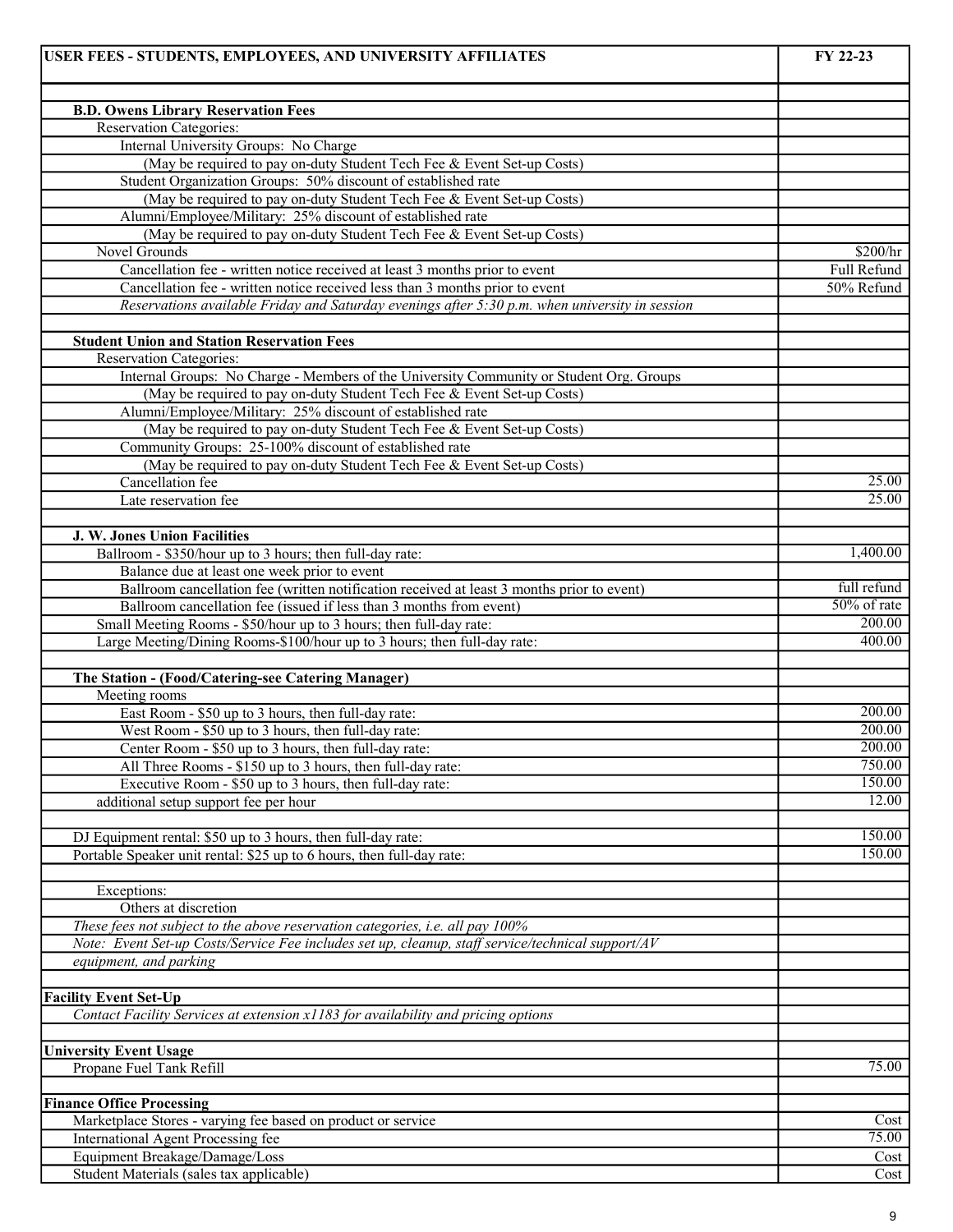| USER FEES - STUDENTS, EMPLOYEES, AND UNIVERSITY AFFILIATES                              | FY 22-23           |
|-----------------------------------------------------------------------------------------|--------------------|
| Lab Manuals (prepared locally), Class Projects, etc. -Cost + Sales Tax                  | $Cost + sales tax$ |
| Locker Rental - Colden Hall/Trimester                                                   | 10.00              |
|                                                                                         |                    |
| <b>Fine &amp; Performing Arts Department</b>                                            |                    |
| Show Choir Festival                                                                     | 200.00             |
| <b>NAfME MS/JH Festival</b>                                                             |                    |
| Solo                                                                                    | 8.00               |
| Ensemble                                                                                | 10.00              |
| Jazz Festival                                                                           |                    |
| Bands                                                                                   | 250.00             |
| Combos                                                                                  | 200.00             |
| <b>Yuletide Feast Tickets</b>                                                           | market rate        |
| Bearcat Marching Band Flip folder and lyre (as needed)                                  | 25.00              |
| <b>Bearcat Marching Band Uniform</b>                                                    | 500.00             |
| Colorguard Uniforms (as needed)                                                         | 100.00             |
| Dry Cleaning for Choir Tuxedo, Band Tuxedo, or Marching Band Uniform                    | cost               |
| Replacement Costs for Concert and Marching Band Supplies                                | Repl. Cost         |
|                                                                                         |                    |
| <b>Gaunt House Events</b>                                                               |                    |
| Contact the President's Office at extension x1110 for reservation and pricing options   |                    |
|                                                                                         |                    |
| <b>Graduation Fee (Includes Tassel)</b>                                                 |                    |
| Cap & Gown Rental - Fac. & Adm. (includes sales tax)                                    | Cost               |
|                                                                                         |                    |
| <b>Greek Active Member Assessment Fee - per semester fee</b>                            | 30.00              |
|                                                                                         |                    |
| <b>Horace Mann Elementary</b>                                                           |                    |
| Transitional Kindergarten Tuition - per month rate for August - May (10 months)         | 373.00             |
| Grades K-6 Tuition - per month rate for August - May (10 months)                        | 259.00             |
| sibling discount of 10% is available to all Horace Mann families                        |                    |
| One time discount of \$75 is granted to families that pay full annual tuition by July 1 |                    |
| tuition payments may be paid annually, semi-annually, or 10 monthly installments        |                    |
| Grade K-6 Tuition for summer if not enrolled Aug-May (4 week Summer program)            | 300.00             |
| Meals - (ARAMARK Contract determines rates - estimate)                                  |                    |
| Childcare & Pre-Kindergarten                                                            | 2.69               |
| Kindergarten and school-age                                                             | 3.05               |
| Adult meals                                                                             | 5.00               |
| Extra Milk                                                                              | 0.50               |
| Holiday/Special Adult Price                                                             | 5.29               |
|                                                                                         |                    |
| <b>Institutional Research</b>                                                           |                    |
| Per hour data fee for Non-Northwest Requests (2 Hour Minimum), hourly rate charged for  | labor cost         |
| IR staff completing request                                                             |                    |
|                                                                                         |                    |
| Library                                                                                 |                    |
| Library Borrower Card                                                                   |                    |
| Individual without Maryville Card - 1st Year                                            | 20.00              |
| After first year/yr.                                                                    | 10.00              |
| Faculty/Staff                                                                           | Repl. Cost         |
| Horace Mann Library Fines                                                               |                    |
| Unreturned book (after 30 days)                                                         | Repl. Cost         |
|                                                                                         |                    |
| <b>Parking Permit</b>                                                                   |                    |
| Returned permit - \$10 plus \$2 per week                                                |                    |
| Replacement of Permit -Same as original                                                 |                    |
| Charge if Permit Returned: $$10 + $2.00$ /week                                          |                    |
| Faculty/Staff                                                                           |                    |
| Personal Funds                                                                          |                    |
| September - August                                                                      | 90.00              |
| January - August                                                                        | 70.00              |
| May - August                                                                            | 50.00              |
| Fitness Center Members/trimester                                                        | 30.00              |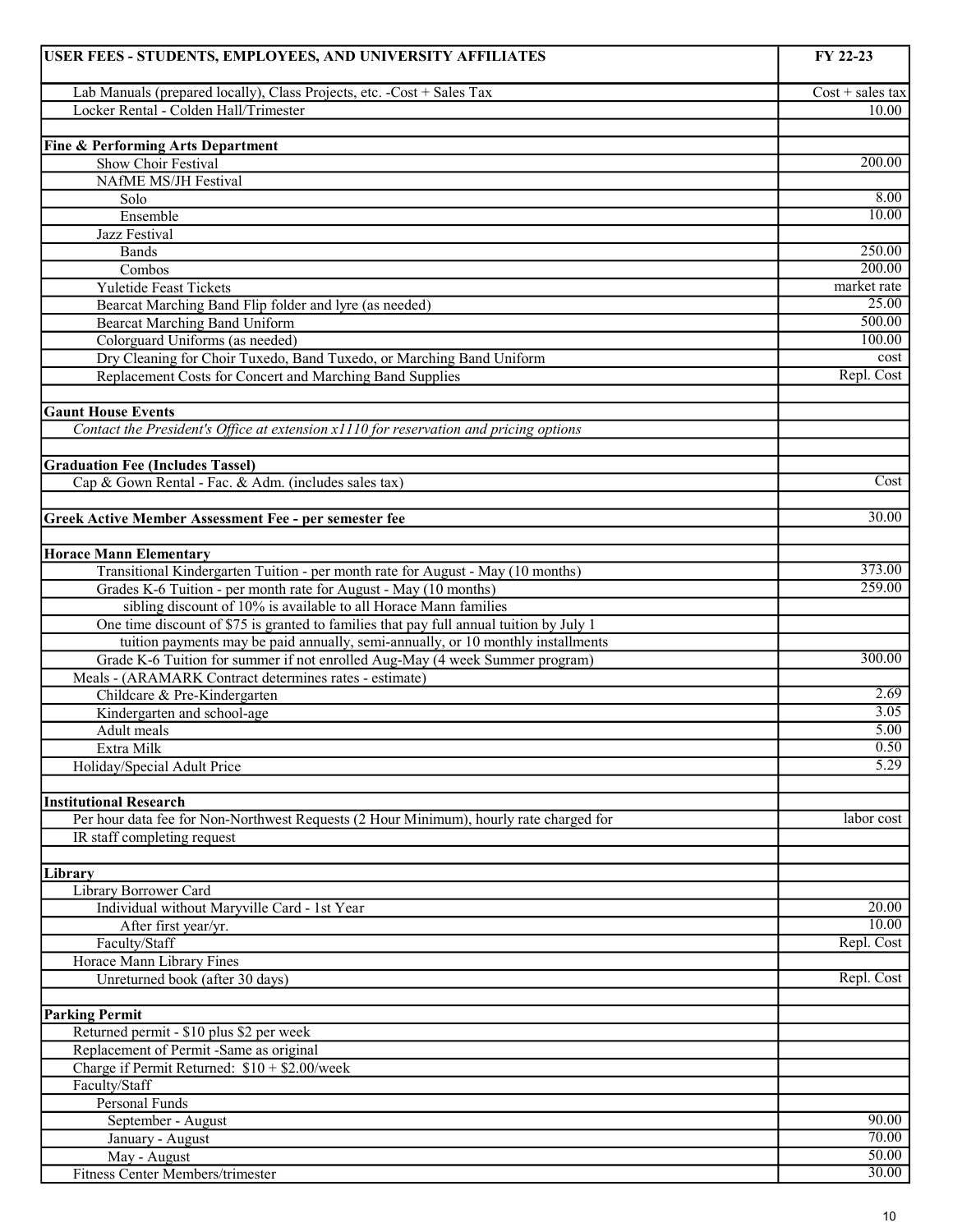| USER FEES - STUDENTS, EMPLOYEES, AND UNIVERSITY AFFILIATES                  | FY 22-23       |
|-----------------------------------------------------------------------------|----------------|
| Recreation Club Members/trimester                                           | 30.00          |
| Other non-students not members of any campus prog./tri.                     | 40.00          |
| <b>RV</b> Parking                                                           |                |
| Daily rate                                                                  | 75.00          |
| Football Season rate                                                        | 250.00         |
|                                                                             |                |
| <b>Performing Arts Tickets</b>                                              | Market         |
| <b>CAPS Tickets</b>                                                         | Market         |
| <b>Homecoming Tickets</b>                                                   | Market         |
| <b>Music Productions Tickets</b>                                            | Market         |
| <b>Music Concert Tickets</b>                                                | Market         |
| <b>Theater Tickets</b>                                                      | Market         |
|                                                                             |                |
| <b>President's Office</b>                                                   |                |
| Paper Copies of Board Minutes - min/set - per statute: \$.10/page plus      | $$.10$ /page + |
| research and supplication fees at the hourly rate to pay for clerical staff | labor          |
|                                                                             |                |
| <b>Professional Development Training</b>                                    |                |
| <b>Career Pathing</b>                                                       |                |
| Maryville Chamber of Commerce Member - per session                          | 25.00<br>40.00 |
| Non-Chamber Member - per session                                            |                |
| <b>Client Based Seminars</b>                                                | Market         |
|                                                                             |                |
| <b>Transcript Fee</b><br>Northwest Missouri Community College               | 5.00           |
| <b>Tarkio College</b>                                                       | 5.00           |
| Photocopy fee for non-transcript documents/page                             | 0.25           |
| (Includes Sales Tax) i.e. Course Syllabi                                    |                |
| Fax Fee/document (for special processing and rush service)                  | 7.00           |
| (or cost if greater than amount listed)                                     |                |
|                                                                             |                |
| <b>Residential Life</b>                                                     |                |
| Room Rental-Guest Room (includes sales tax)                                 |                |
| Overnight guest rooms - Single                                              | 40.00          |
| Long term/week (unless contracted in advance for 30 days or more)           | 140.00         |
| Long term/month (unless contracted in advance for 30 days or more)          | 450.00         |
| Guest Apartment - 1 bedroom (per month)                                     | 500.00         |
| Guest Apartment - 2 bedroom (per month)                                     | 550.00         |
| Room Rental-nightly for Camps and students/bed                              |                |
| Double                                                                      |                |
| Highrises                                                                   | 17.00          |
| Modified Suites                                                             | 20.00          |
| Single                                                                      |                |
| Highrises                                                                   | 21.00          |
| Modified Suites                                                             | 26.00<br>31.00 |
| <b>Forest Village Apartments</b>                                            | 25.00          |
| Storage Room (per week)                                                     | 1.00           |
| Summer Camp Barcoded ID (per ID issued)                                     |                |
| Linen Service for camps (rate per person)<br>Bath Set                       | 3.00           |
| Bed Set                                                                     | 5.25           |
| Room Contract Extension - Prorated based on trimester contract price        |                |
| Room Rental-SOAR nightly                                                    |                |
| 2-person suite                                                              | 30.00          |
| 4-person suite                                                              | 50.00          |
| Linen Service for SOAR (rate per person)                                    |                |
| <b>Bath Set</b>                                                             | 3.00           |
| Bed Set                                                                     | 5.25           |
| Room Rental-Upward Bound Students (chrg for full program)/bed               | 12.00          |
| Hotel Rate-per room (non-contract individual, per room)                     | 25.00          |
| Sorority Chapter/Storage Room Fee (per year)                                | 350.00         |
| Hall Desk Fees                                                              |                |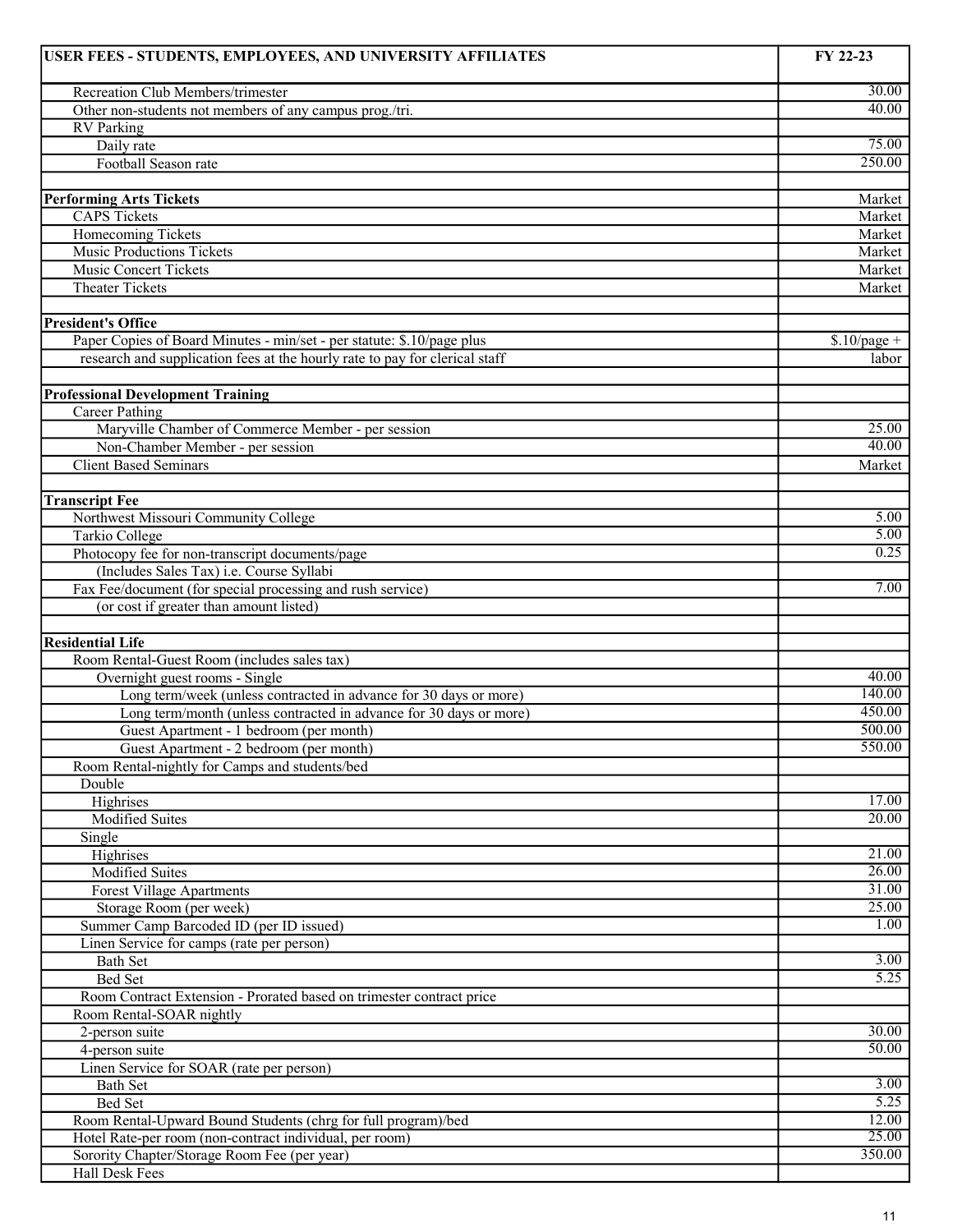| USER FEES - STUDENTS, EMPLOYEES, AND UNIVERSITY AFFILIATES                                                         | FY 22-23    |
|--------------------------------------------------------------------------------------------------------------------|-------------|
| Ping Pong Balls                                                                                                    | Replacement |
| Envelops/ea.                                                                                                       | 0.10        |
| <b>Broken Equipment</b>                                                                                            | Replacement |
| <b>Declining Balance Increments</b>                                                                                | 25.00       |
| sales tax added if not on a meal plan:                                                                             |             |
| Meals (Contact ARAMARK for any not listed)                                                                         |             |
|                                                                                                                    |             |
| Rodeo Arena<br>Horse Run/Stall Rental (run stalls 17-22) - per Trimester rate                                      | 500.00      |
| Horse Stall Rental (stalls 1-16) - per Trimester rate                                                              | 400.00      |
| Fall Trimester (September to December); Spring Trimester (January to April); Summer (May to August)                |             |
| Arena Rental - first day rate                                                                                      | 900.00      |
| Arena Rental - additional day rate                                                                                 | 200.00      |
| Arena Rental with lights (daily rate noted above plus hourly rate for lights)                                      | 25.00       |
|                                                                                                                    |             |
| <b>Safety Office</b>                                                                                               |             |
| Incident report requests                                                                                           | 3.00        |
| <b>Event Security</b>                                                                                              | 150.00      |
| Armed Intruder Training/Active Shooter Training - 8 hour course                                                    | 75.00       |
| Interactive Use of Force Simulation Training - 4 hour course                                                       | 150.00      |
| <b>School Health Science &amp; Wellness</b>                                                                        |             |
| Cholesterol Screening                                                                                              | 35.00       |
| <b>Fitness/Movement Assessment</b>                                                                                 | 10.00       |
| <b>Stress Test</b>                                                                                                 | 50.00       |
| <b>Wellness Assessment</b>                                                                                         | 40.00       |
| DARI Assessment - Sport and Fitness Northwest Affiliate                                                            | 20.00       |
| DARI Assessment - Sport and Fitness Nonaffiliated                                                                  | 40.00       |
| DARI Assessment - Medical                                                                                          | 100.00      |
|                                                                                                                    |             |
| <b>Student Teaching - Outside Boundaries</b>                                                                       | cost        |
| Fee assessed dependent of student teaching location - fee variable based on cost to provide university supervision |             |
| <b>University Marketing &amp; Communication</b>                                                                    |             |
| Photography online reprint sales                                                                                   |             |
| Call extension x1843 for availability and pricing                                                                  |             |
|                                                                                                                    |             |
| <b>Wellness Center</b>                                                                                             |             |
| Designated Wellness Fee covers clinical office visit charges, not paid by insurance; co-pays for                   |             |
| clinic visits; counseling visits; access to health education; and promotion programming.                           |             |
| There are some medical fees not covered and these can be obtained by contacting Wellness                           |             |
| Services at 660-562-1348.                                                                                          |             |
|                                                                                                                    |             |
| <b>Other Notes</b>                                                                                                 |             |
| Child Development Workshops (currently none are offered)                                                           |             |
| Continuing Education Recording Fee (if CEUs desired)                                                               |             |
| Regional Professional Develop Center<br>Varying fee covering supplies, instruction, and miscellaneous costs        |             |
|                                                                                                                    | cost        |
| <b>INTERNAL DEPARTMENTAL CHARGE-BACKS</b>                                                                          |             |
|                                                                                                                    |             |
| <b>Athletic Facility setup/teardown</b>                                                                            |             |
| <b>Athletic Contests</b>                                                                                           | 175.00      |
| Other events requiring tables/chairs on BB floor                                                                   | 225.00      |
|                                                                                                                    |             |
| <b>Camps (rates effective Summer 2022)</b><br>Continental Breakfast/Sack Breakfast                                 | 7.97        |
| <b>Breakfast</b>                                                                                                   | 8.65        |
| Lunch/brunch                                                                                                       | 9.93        |
| Dinner                                                                                                             | 11.33       |
| Sack Lunch                                                                                                         | 9.19        |
|                                                                                                                    |             |